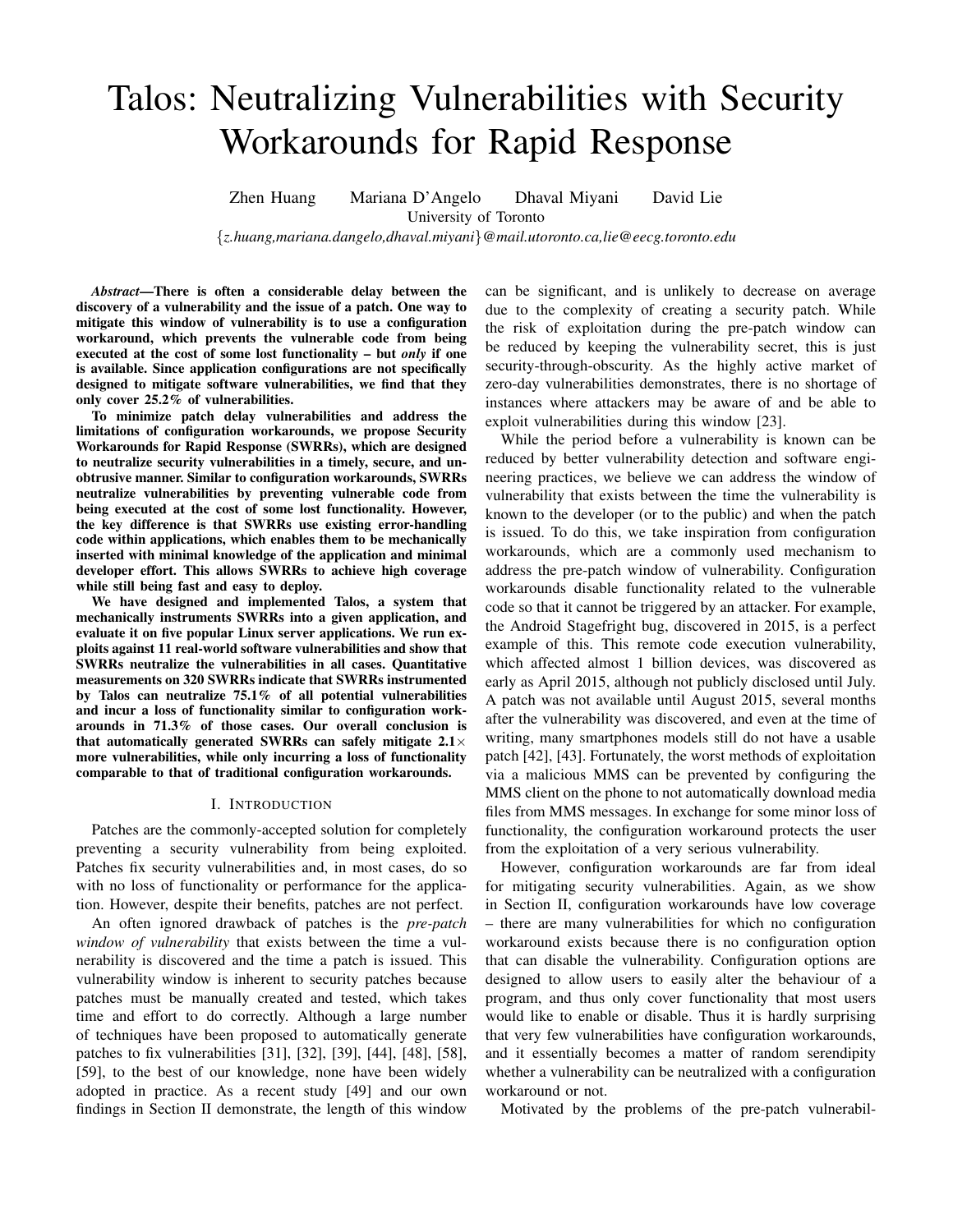ity window and the low coverage of configuration workarounds, we propose *Security Workarounds for Rapid Response (SWRRs)*, workarounds that can be mechanically generated to address a large percentage of vulnerabilities. The main challenge in designing SWRRs is that they must work in a broad range of circumstances. By their nature, vulnerabilities are not known a priori, and thus SWRRs must work for any vulnerability that can occur. Another challenge is that vulnerabilities can occur anywhere in an application, and be related to almost any type of functionality, but an SWRR must ensure that the application continues to work after the SWRR is applied. Thus, we design SWRRs to be simple and generic, relying on very few assumptions about either applications or vulnerabilities. The cost of this generality is that, like configuration workarounds, users must be willing to accept some minor loss of functionality in return for protection from a vulnerability until a patch is issued.

Our key insight for making SWRRs generic and cheap to deploy is that application error-handling code, whose purpose is to gracefully return an application to a good state when an unexpected error arises, can be found and invoked using static analysis. Based on this insight, we have designed and implemented a system called Talos, which detects such errorhandling code using static analysis and adds SWRRs into a given application. Each SWRR prevents the execution of code where a vulnerability is located, and calls the error-handling code instead. With Talos, developers can deploy SWRRs either as patches or in-place as part of an application so that they can be activated with run-time loadable configurations.

In summary, SWRRs provide benefits for both software developers and users at a small cost. For the cost of having to run Talos and issue the resulting patch, software developers benefit by having a solution that protects their users; this affords them more time and less immediate pressure to create, test, and deploy a patch. Users benefit by having a solution that protects them during the pre-patch vulnerability window at the cost of having to accept some loss of functionality. In addition, in cases where users cannot install a patch for compatibility reasons or where no patch exists because the software is no longer supported, users can still use an SWRR to protect themselves.

This paper makes the following contributions:

- 1) We propose SWRRs, which provide a low-cost way for software developers to quickly protect users during the pre-patch vulnerability window.
- 2) We design and implement a software tool called Talos to demonstrate that SWRRs can be practically deployed. To safely continue the execution of an application, Talos heuristically identifies error-handling code in the program and transfers execution to those paths to avoid having to execute vulnerable code.
- 3) We evaluate the effectiveness and coverage of the SWRRs inserted by Talos into 5 popular applications. When tested against 11 vulnerabilities, SWRRs generated by Talos successfully neutralize the vulnerabilities in all cases. Empirical tests on 320 Talos-generated

TABLE I SECURITY PATCH STATISTICS.

| App.           | Vulns. | Delay (Days) | <b>SLOC</b> | <b>Funcs</b> | <b>Files</b> |
|----------------|--------|--------------|-------------|--------------|--------------|
| lighttpd       | 27     | 54           | 49          |              |              |
| apache         | 30     |              | 47          |              |              |
| squid          | 46     | 73           | 64          |              |              |
| proftpd        | 16     |              | 95          |              |              |
| sqlite         | 12     | 62           | 17          |              |              |
| <b>AVERAGE</b> | 26     | 52           | 54          |              |              |

SWRRs show that they can achieve an effective coverage that is  $2.1 \times$  that of traditional configuration workarounds.

We begin in Section II with a study based on data we collected that demonstrates the motivation behind SWRRs. Then we give an overview of SWRRs in Section III and describe Talos, our tool for automatically inserting SWRRs into application source code, in Section IV. We provide details about the implementation of Talos in Section V. We then evaluate the SWRRs that Talos instruments into applications in Section VI. We discuss the limitations and other issues of SWRRs in Section VII. We then provide a comparison with related work in Section VIII and conclude in Section IX.

## II. MOTIVATION

## *A. The pre-patch vulnerability window*

We begin with a study of the lifecycle and complexity of software patches for recent security vulnerabilities. The vulnerabilities used in our study were collected from various sources, including common vulnerability databases [6], [8], [13], [17], vendor-specific security bulletins [2], [7], [12], and software bug databases [5], [10], [16].

For our study, we need information on the disclosure date of vulnerabilities, the release/commit date of patches, and the source code of the patches. Hence we choose open-source applications that are popular, reasonably complex, mature, being actively developed and maintained, and have a decent number of vulnerabilities. For each application, we selected as many vulnerabilities as possible that have the required information for manual examination. Our results are shown in Table I. Column "Vulns." shows the number of examined vulnerabilities. Column "Delay" shows the average number of days between the disclosure of security vulnerabilities and the release of corresponding software patches. We obtain the date when a vulnerability is disclosed from either an official vulnerability disclosure or the bug report for the vulnerability. For some vulnerabilities, we could not find an official disclosure date, so we approximate this using the earliest dated document in which they are referenced. From the collected data, we can see that it takes considerable time to release a patch and the size of the pre-patch vulnerability window is significant, averaging around 1.5 months after the vulnerability is disclosed.

We find that 43.4% of the vulnerabilities were patched within 7 days after the vulnerabilities were disclosed, 23.3% of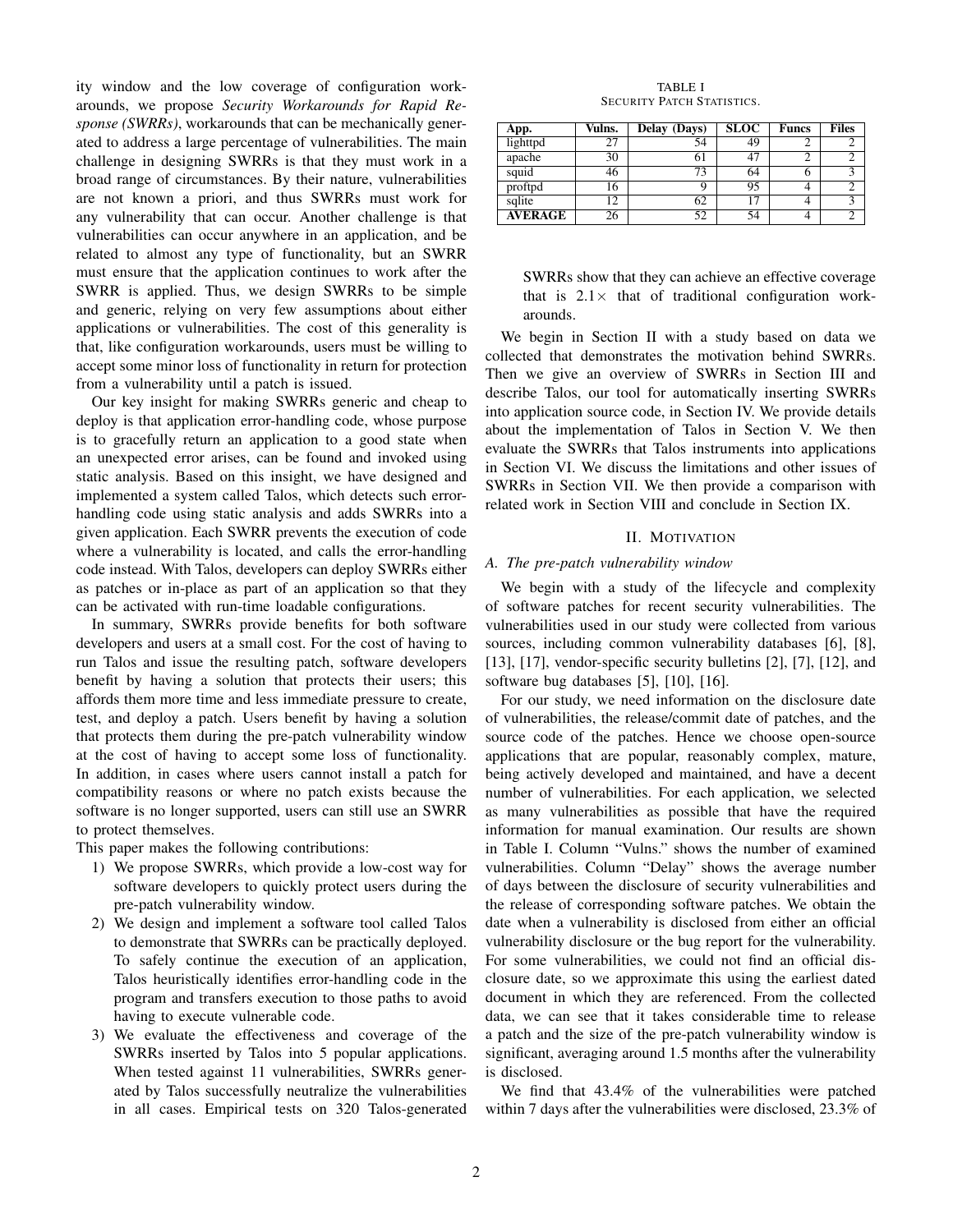them were patched between 7 days and 30 days, and 33.3% of them were patched after 30 days. Similarly, a recent study on the lifecycle of security vulnerabilities in operating systems and web browsers shows that among open source vendors, 65% of the vulnerabilities were patched within 7 days, 9% of them were patched between 7 days and 30 days, and 18% of them were patched after 30 days [49]. Both our study and their study indicate that a significant number of vulnerabilities were patched after 30 days.

To understand the bottleneck in releasing a patch, we break the task of releasing a patch into steps including *vulnerability triage*, *constructing a patch*, and *regression test*. We study the time spent in each step by examining the bug reports of vulnerabilities. Unfortunately, we were only able to locate the bug reports for 21 of the vulnerabilities that are shown in Table I.

As most of these bug reports do not contain the time when a developer was assigned or when a tester was assigned, we conservatively assign the period of time between when the bug is reported and when the first patch attempt is created as the time spent for vulnerability triage, the period of time between when the first patch attempt is created and when the last patch attempt is created as the time spent to construct a patch, and the period of time between when the last patch attempt is created and when the patch is committed as the time spent for regression test.

For these vulnerabilities, we find that the time and effort spent in constructing a patch is very significant. For the 8 vulnerabilities that took more than one day to create a patch, 89% of the time was spent in constructing a patch. And 9 of the vulnerabilities took between two to six attempts to patch correctly. Particularly the bug report of one proftpd vulnerability (CVE-2012-6095 [4]) contains five patch attempts, of which the last patch attempt was created 96 days after the first patch attempt was created, and 29 comments from the developer and the testers, of which the comments from the developer along the time line include "*This updates the previous patch ...*", "*This patch builds on the previous one ...*", "*I've just committed more changes ...*", "*Hopefully the combination of ... addresses the remaining issues.*", "*Unfortunately I don't have a good/easy fix/solution for this yet.*", and one of the very last comments from the testers is still "*I'm afraid I found a bug in ...*".

To understand further why constructing a patch is nontrivial, we further study the complexity of the patches, which are available for all the vulnerabilities shown in Table I. We use column "SLOC" to show the number of lines of source code in patches, column "Funcs" to show the number of functions that are changed by patches, and column "Files" to show the number of source code files that are changed by patches. We find that on average patches consist of 54 lines of source code and span 4 functions in 2 source code files. This suggests that on average, patches involve non-trivial changes to the application code. As a result, the vulnerability window is likely inherent to patches, as time must be spent by human engineers to understand the vulnerability, design and

TABLE II CONFIGURATION WORKAROUND STATISTICS.

| App.     | <b>Options</b> | Vulns. | Workaround | Period      |
|----------|----------------|--------|------------|-------------|
| lighttpd | 88             | 27     | 14.8%      | 2005-14     |
| apache   | 74             | 42     | 16.7%      | $2002 - 14$ |
| squid    | 174            | 30     | 6.7%       | $2001 - 15$ |
| proftpd  | 28             | 20     | 20.0%      | 2004-13     |
| IE       | 33             | 31     | 54.8%      | 2000-14     |
| Office   | 325            | 32     | 37.5%      | 2000-11     |

implement the fix, and finally test and review the patch before release. Due to our need for detailed bug reports and source code patches in performing this study, we were restricted to open-source applications. However, we found no evidence that these conclusions are restricted to open-source projects, and so we believe they should apply equally to both open- and closed-source applications.

## *B. Configuration workaround coverage of vulnerabilities*

Since configuration workarounds represent the current best solution for mitigating the vulnerability window, we also present our study of configuration workarounds for recent security vulnerabilities. We define a configuration workaround as any vulnerability mitigation that involves modifying the configuration of the application (i.e., configuration options supported by the application) and exclude many other common fixes such as patching the application binary, disabling the application, or placing the vulnerability out of the reach of attackers (e.g., tightening firewall rules).

For this study, we add two popular closed-source applications: Internet Explorer and Microsoft Office. We also exclude sqlite because sqlite does not support any configuration options. For each application, we again randomly select a number of vulnerabilities and search both the software vendors' websites and Internet to determine if a configuration workaround is available. We tabulate the percentage of vulnerabilities examined for which we were able to find a configuration workaround as well as the time period over which the manually examined vulnerabilities were reported. We also tabulate the number of configuration options for each application. Table II presents the results. Column "Options" shows the number of configuration options that each application has. Column "Workaround" shows the percentage of vulnerabilities that have configuration workarounds. Column "Period" shows the earliest and latest time when the vulnerabilities are reported. For IE and Office, we cite the number of configuration options measured by Ocasta [30]. For other applications, we obtain the list of their configuration options from their source code using either static analysis, manual examination, or user documentation. While it is difficult to say whether a small number of configuration options indicates that each option covers a large amount of code, in general we can see that the number of configuration options is usually small.

We observe several trends in the results of our study. First, configuration workarounds are listed for every application in our study. This shows that the use and disclosure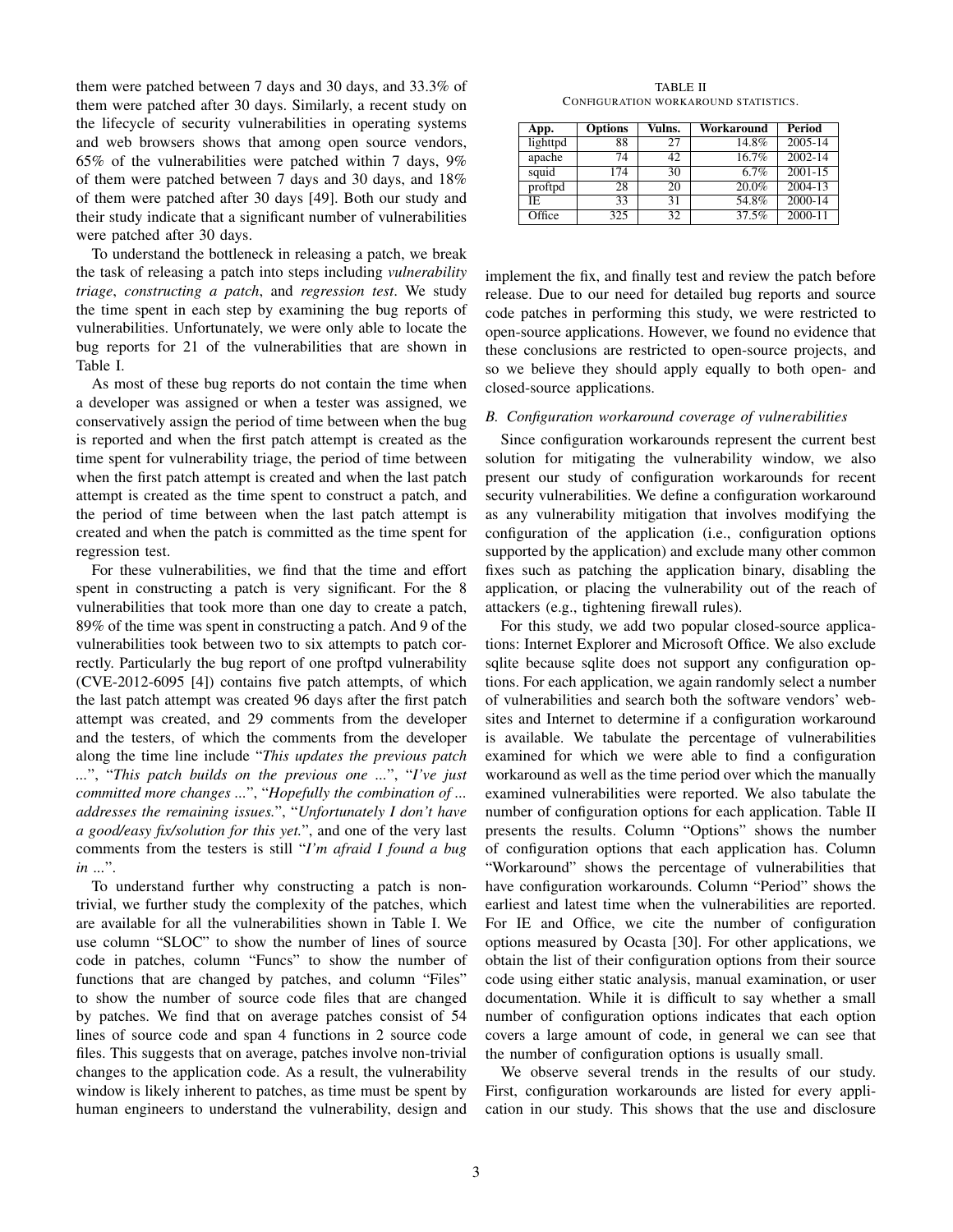of configuration workarounds is widespread across software projects. Second, the percentage of vulnerabilities that have workarounds is relatively low – a weighted average (by  $\#$  of vulnerabilities) shows that only 25.2% of the vulnerabilities have configuration workarounds. As a result, the cases where a security vulnerability can be neutralized with an existing configuration workaround is quite uncommon.

Qualitatively, we find that many configuration workarounds disable an entire "module" of functionality that was associated with the vulnerable code. This suggests that many configuration workarounds cause some collateral damage; they not only disable the vulnerable code, but may also unnecessarily disable other non-vulnerable functionality. For example, vulnerability CVE-2011-4362 in lighttpd [11] is the result of an incorrect bounds check in the code that is only called during base64 decoding of credentials for HTTP basic authentication. However, the posted configuration workaround disables all types of authentication because it is the only configuration option that can prevent the vulnerable code from being executed. This means that other types of authentication that do not rely on base64 decoding, such as digest and NTLM authentication, are needlessly disabled. In general, the coarseness of the configuration options means that the configuration workarounds frequently disable more functionality than is strictly necessary.

Objectively speaking, it is not a complete surprise that configuration workarounds, while widespread in their usage across applications, are generally applicable to a minority of vulnerabilities and might only be able to disable code at a coarse granularity. Having fewer configuration options simplifies testing and generally improves usability, motivating developers to minimize the configurability of their applications. There are likely many regions of code that cannot be disabled by the limited number of configuration options, resulting in many vulnerabilities for which there is no configuration workaround.

## III. OVERVIEW

# *A. SWRR objectives*

From our study of configuration workarounds we found that while configuration workarounds are commonly used, they have very low coverage of vulnerabilities, thus reducing their utility. Despite this, the reason why configuration workarounds are still used is that they impose no additional effort on the part of the developer. In essence, they provide a small, but tangible benefit for free. While it might seem obvious that a special purpose mechanism like SWRRs can improve on the coverage of configuration workarounds, we remain cognizant that to be competitive, they must at the same time impose little or no engineering cost. Furthermore, as a temporary alternative to a patch, they must be quick to generate as compared to construct a patch. We achieve low-effort by automatically generating SWRRs with a static analysis tool called Talos. However, if designed improperly, an automatically generated SWRR may do more harm than a manually created configuration workaround. As a result, we state the following objectives for our design of Talos and the SWRRs it creates:

- Security: An SWRR should neutralize its intended vulnerability and, in doing so, it should not introduce new bugs or vulnerabilities.
- Effective Coverage: SWRRs should be able to cover many more vulnerabilities than configuration workarounds. Effective coverage is a product of two components: (1) the number of vulnerabilities whose code SWRRs can disable (which we call "basic coverage"), and (2) the percentage of SWRRs that, when enabled, result in a minor loss of functionality similar to what would be expected from a configuration workaround.
- Low Cost: SWRRs are mechanically inserted into an application using Talos, thus minimizing the engineering effort required to use SWRRs. In cases where a binary SWRR patch cannot be issued, it should be possible to perform "in-place" deployment of SWRRs, similar to deployment of configuration workarounds, and with minimal performance overhead.

Configuration workarounds are very unlikely to introduce new bugs or vulnerabilities since they have been tested; we expect the same behaviour from SWRRs, however, we limit our security objective to avoiding vulnerabilities that can compromise the confidentiality and integrity of a program. It is possible and acceptable for Talos to create an SWRR that causes the application to terminate, even though this creates a potential denial-of-service vulnerability. We believe this is acceptable because most state-of-the-art vulnerability mitigation techniques (such as Address Space Layout Randomization (ASLR), Control Flow Integrity (CFI), and non-executable stacks) aim to turn memory corruption exploits or malicious control flow transfers into program crashes, which also result in the termination of the program [20], [36], [47], [55], [62], [63]. As a result, our design of SWRRs aims to completely avoid confidentiality and integrity vulnerabilities in exchange for some (small) probability of introducing a denial-of-service vulnerability.

A full patch requires at least the same or more effort to generate than an SWRR. This is because a full patch must preserve all the functionality of the application while SWRRs explicitly allow some loss of functionality. Specifically, to create a full patch, a developer needs to understand the exact cause of the vulnerability and all the conditions under which the vulnerability is triggered. In addition, the developer needs to design and implement new code that retains all desired functionality of the old code but does not contain the vulnerability. In contrast, Talos only requires knowing the function in which the vulnerable code is located, which can usually be obtained from a crash report.

The difference in effort is dependent on the complexity of the vulnerability. The amount of effort to create a full patch generally increases as the complexity of the vulnerability increases. On the contrary, the amount of effort to generate an SWRR is essentially constant, as it just requires knowing the function that contains the vulnerable code, and the effort to get this information is independent of the complexity of the vulnerability. Consequently, the more complex the vulnerabil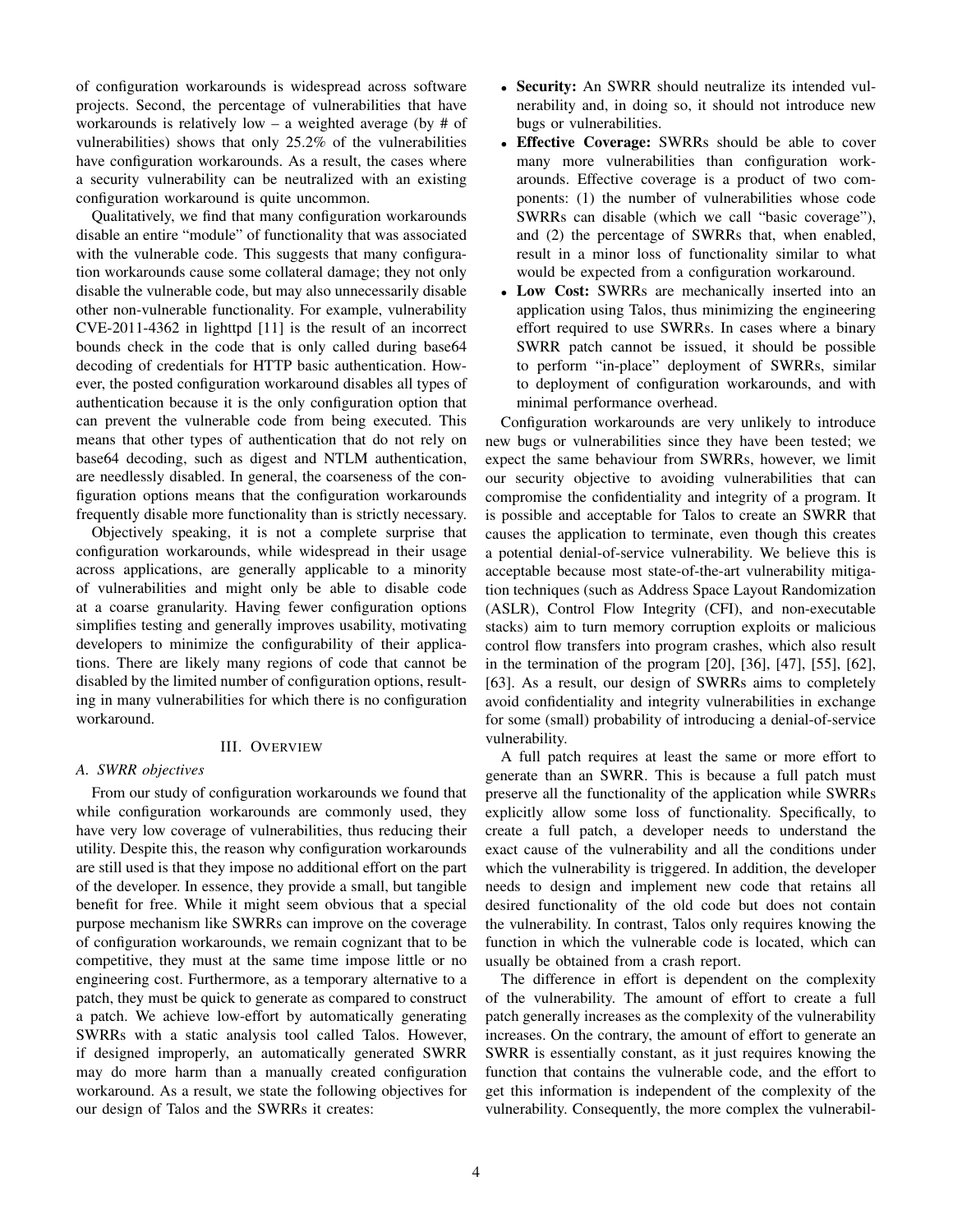ity is, the larger the difference in effort will be. For simple vulnerabilities, the difference in effort might be small, but the results in Table I suggest that a fair number of vulnerabilities can be quite complex.

#### *B. SWRR deployment*

There are two possible deployment methods for SWRRs. In the first deployment method of SWRR, which we call *inplace deployment*, Talos is run on the application code base before it is released. Talos inserts an *SWRR check* into every function in the application. Each SWRR check reads and checks a corresponding *SWRR option* in an accompanying *SWRR configuration file*. This allows the application developer to selectively disable code in an application without having to replace the binary by pushing out a new SWRR configuration file instead. Alternatively, the user may change the configuration file to enable the appropriate SWRR if they know which function the vulnerability occurs in. In-place SWRR deployment is useful in scenarios where runtime performance is not critical or in scenarios where updating binaries is difficult, such as in smartphones or other embedded devices.

In the second deployment method of SWRR, which we call *patch-based deployment*, the application developer will run Talos on the application code base when they learn of a new vulnerability, passing Talos the information it requires about the vulnerability. Talos will then insert code that will disable the vulnerable function(s) and trigger error-handling code to return the application to a good state. The application developer will then compile the instrumented code and issue the resulting binary as a temporary patch to users. The application developer can perform minimal testing on the temporary patch as SWRRs are unlikely to cause serious loss of functionality in most cases, which is shown in our evaluation.

Using an SWRR requires that the location of the vulnerability be known. We argue that this is a reasonable requirement – by the time a vulnerability is discovered and confirmed, the location of the vulnerable code is generally known, albeit a proof-of-concept exploit is often not publicly available. For example, many of the CVE vulnerability reports we used in our experiments specifically list the function in which the vulnerability is located.

Each of the two SWRR deployment methods has its own pros and cons. In-place deployment frees the developer from the need to re-compile the code and roll-out new code, but imposes a a slight increase of code size and minor performance overhead, as we will show in Section VI. Patch-based deployment on the other hand has no code size or runtime overhead, but requires new binary code to be distributed and installed.

As the main goal of SWRR is to provide a rapid response when a vulnerability is newly discovered, we use Figure 1 to illustrate the similarities and differences in the steps required for the two SWRR deployment methods and the conventional method of releasing a full patch. In the figure, the workflows of different approaches are distinguished with the use of different



Fig. 1. The comparison of the different approaches to addressing a newly discovered vulnerability.

types of arrows. The legends used in the figure are explained in the dotted box at the bottom of the figure.

Regardless of which method is used to address the vulnerability, the discovery of a new vulnerability always starts with triage and finding the location of the vulnerability. After that, each method consists of different steps. First, releasing a patch requires software developers to find the cause of the vulnerability and to construct a patch, which can require a considerable amount of developer effort and time. In addition, since full patches must not break existing functionality, regression tests must be performed. Furthermore, the vendor must release the patch and end-users must install the patch. Second, in-place SWRR deployment requires developers to identify the SWRR that can mitigate the vulnerability, which can be done by simply running Talos, and end-users to activate the SWRR by installing the new SWRR configuration file or enabling the appropriate SWRR configuration option. Finally, patchbased SWRR deployment requires developers to generate an SWRR specifically for the vulnerability, which is also done by running Talos, vendors to release the SWRR as a patch, and end-users to install the SWRR patch. Note that at the end, the conventional approach of releasing a patch will fix the vulnerability, while both SWRR deployment methods only mitigate the vulnerability. However, both SWRR deployment methods require fewer steps and the steps that they require are simpler and less time-consuming than those of a full patch, due to the nature of their purposes and the aid of an automated tool like Talos.

## *C. The error-handling code intuition*

Talos must insert SWRRs that neutralize vulnerable functions without violating security, Further, it must do this without needing to understand complex program-specific semantics. As a result, Talos is almost completely application-agnostic, requiring only a small amount of application-specific infor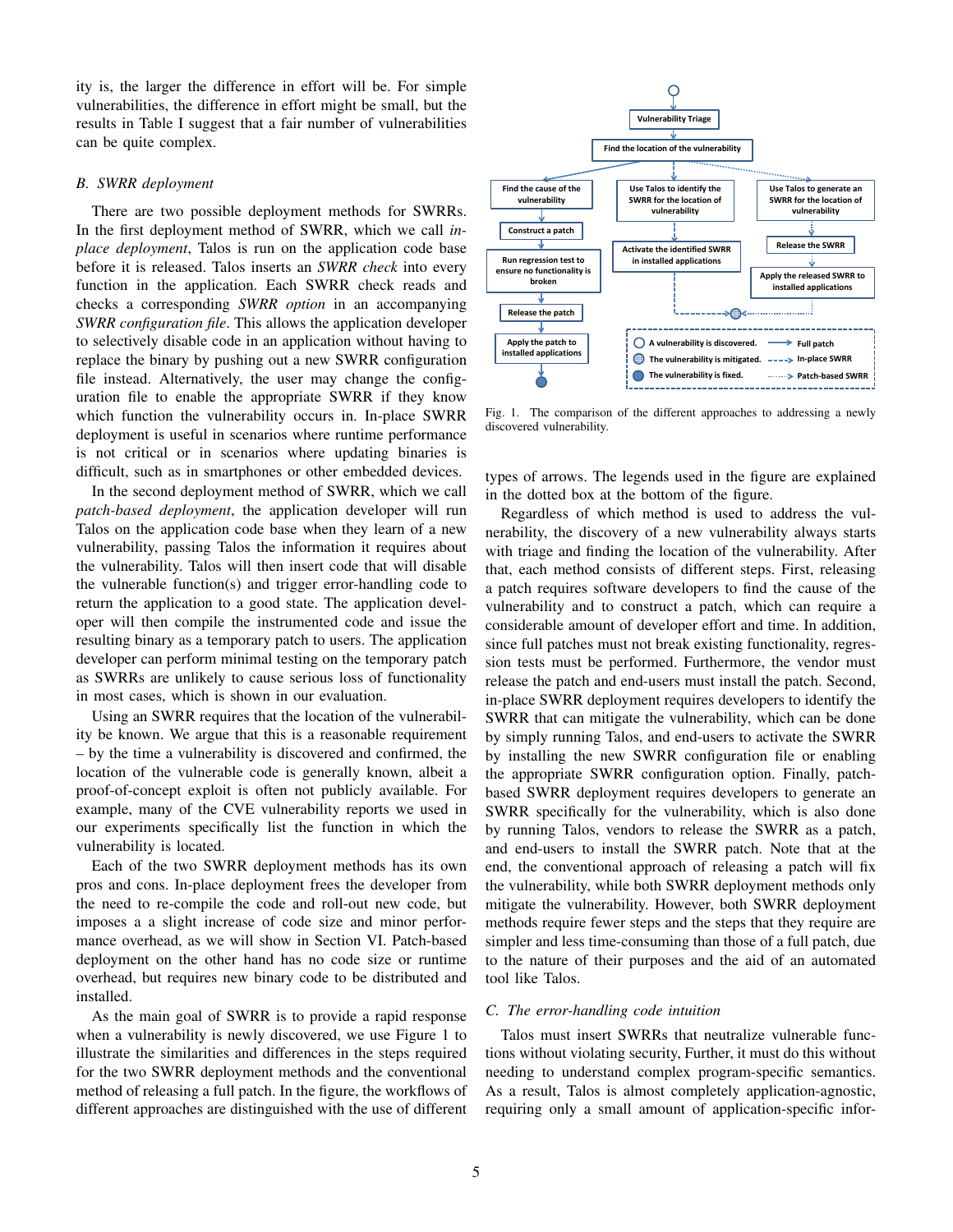mation from developers. The key to enabling Talos to do this is to find an application characteristic that (1) is present and similar across nearly all applications, and (2) can allow Talos to recover from the unexpected redirection of execution to avoid vulnerable code.

Our intuition is that code whose purpose is to handle unexpected or abnormal error conditions fits these requirements. First, error-handling is found in nearly every type of application. Essentially any sufficiently complex application that interacts with its environment must gracefully handle unexpected situations such as invalid inputs, inadequate resources, or unexpected delays that it encounters; this is generally accomplished with what we generically refer to as *errorhandling code*. Second, error-handling code is designed to be invoked when the application encounters these unexpected or abnormal situations and thus, by nature, it must conservatively return the application back to a known state. In fact, the majority of error-handling code takes great pains to try to avoid violating confidentiality by leaking sensitive information or violating integrity by corrupting data. Instead, most errorhandling code remedies an abnormal situation by aborting the current task and cleaning up any intermediate state or, in the worst case, gracefully halting the application if continuation is not possible. As a result, the intuition behind the goals of errorhandling code fits well with the security goal of protecting the confidentiality and integrity of applications.

# IV. TALOS

We now describe how Talos inserts SWRRs into application code without introducing new security vulnerabilities. First, we explain how Talos sets about instrumenting an application with SWRRs. Then, we detail the heuristics Talos uses to identify error-handling code within an application for the purposes of SWRR instrumentation.

#### *A. Inserting SWRRs*

When designing Talos, we had to decide on the granularity of code that each inserted SWRR should enable or disable. The granularity of code that is protected by each SWRR has a bearing on its security and unobtrusiveness. This is because errorhandling code can broadly be classified into two categories: intra-procedural error-handlers that operate completely within a function, and inter-procedural error-handlers that are unable to completely handle the error within the function and must expose the error to the function's caller. The error handlers in the former category are difficult for Talos to use as they are tightly coupled with the path within the function used to invoke the error-handling path. For example, they may free memory that they know was allocated on the path leading to the error-handling code, or conversely fail to free memory since they know the paths leading to the error-handling code did not allocate it. If Talos redirects execution to such an errorhandling path without understanding the internal semantics of the function, it could result in a double-free bug.

However, inter-procedural error-handling code that exposes the error to the caller must be more conservative because it

```
int example function( \ldots) {
    2 /* SWRR inserted at top of function */
    3 if (SWRR_enabled(<SWRR_option>))
      4 return <e r r o r c o d e >;
5
6 /* original function body */
7 ...
8 }
```
Listing 1. SWRR instrumentation - In-place Deployment

```
1 int example_function(...) {
     2 /* SWRR inserted at top of function */
       3 return <e r r o r c o d e >;
     5 /* original function body */
6 ...
  7 }
```
4

Listing 2. SWRR instrumentation - Patch-based Deployment

must be written in such a way that correctness guarantees are met independently of the calling context. As a result, such error-handling code often seeks to ensure that modifications made to application state by the function are undone and that an appropriate value is returned to the caller so that the caller can then handle the failure. For example, an input sanitization function that fails due to an out-of-memory error might free any resources acquired up to that point and then return an error code to the caller so that the caller can conservatively reject the unsanitized input. This intuition implies that functions that contain such error-handling code can safely do nothing as long as the caller is notified that the function has encountered an error. As a result, Talos instruments SWRRs to enable or disable code at the granularity of a function. While there is no guarantee that this intuition is always true, we find that it does hold for a large number of cases allowing Talos to instrument applications with SWRRs that are secure and provide better effective coverage than configuration workarounds as we demonstrate in our evaluation in Section VI.

Given that an SWRR option should control the execution of a function, instrumenting a function with an SWRR is fairly straightforward. To instrument a function, Talos adds the code in Listing 1 or Listing 2 to the function, depending on whether in-place deployment or patch-based deployment is used. For in-place deployment, a check is first performed on line 3 to determine whether the corresponding SWRR option (*SWRR option*) is enabled; if it is, the entire function body is skipped and the error code (*error code*) that has been statically extracted from the error-handling code is returned to the caller on line 4. In this section, the text will mostly assume in-place deployment since it is the slightly more complex of the two options.

Since a suitable error code must be found for each function instrumented with an SWRR, Talos can only instrument a function if: (1) it can determine if the function has interprocedural error-handling code, and (2) it can extract the value that the error-handling code returns to be used as the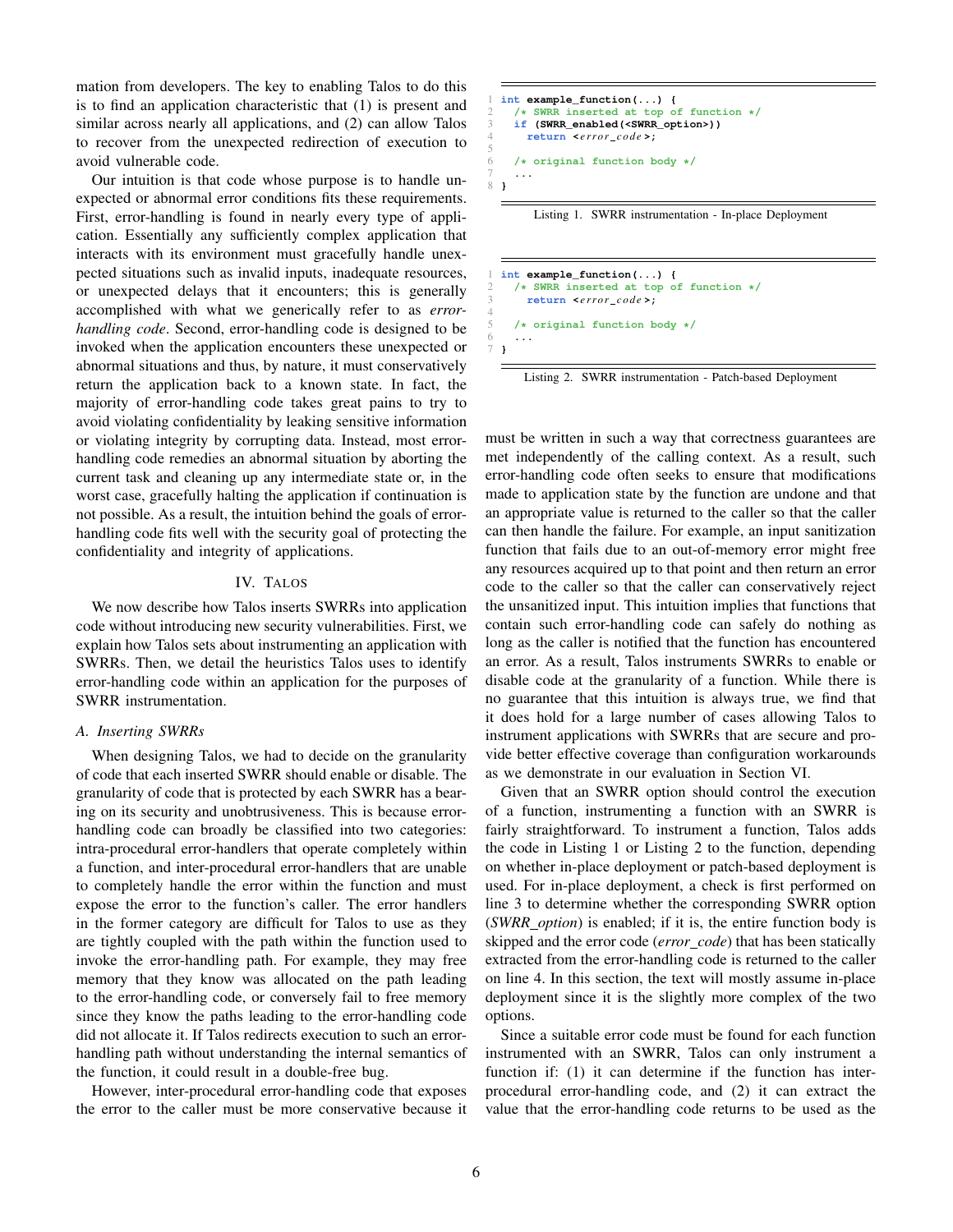$procedure$   $FIND$ <sub> $FUNCTIONS(Functions)$ </sub> to instrument  $\leftarrow \emptyset$  $SWRR\_map \leftarrow \emptyset$ for  $f \in Functions$  do  $\rightarrow$  Apply 2 main heuristics if error\_logging(f) then  $to\_instrument \leftarrow \{f, error\_code(f)\}$  $SWRR\_map \leftarrow \{f, new\_option() \}$  $remove(Functions, f)$ else if NULL return(f) then  $to\_instrument \leftarrow \{f, NULL\}$  $SWRR\_map \leftarrow \{f, new\_option() \}$  $remove(Functions, f)$ end if end for for  $f \in Functions$  do  $\rhd$  Apply 2 extension heuristics if  $f' =$  propagate $(f, to\_instrument)$  then  $SWRR\_map \leftarrow f, new\_option()$  $to\_instrument \leftarrow \{f, error\_code(f')\}$  $remove(Functions, f)$ end if end for for  $f \in Functions$  do if  $f' = \text{indirect}(f, to\_instrument)$  then  $SWRR\_map \leftarrow \{f, option(f')\}$ end if end for return {to\_instrument, SWRR\_map}

#### end procedure

Fig. 2. Talos algorithm for identifying functions to instrument.

error code. While other work has used dynamic profiling to try to identify error-handling code [52], this requires a comprehensive suite of test inputs to find all error-handling code. We assume this is not always available, so to maintain a low deployment cost, Talos relies exclusively on static analysis. Talos thus uses several heuristics based on common programming idioms that are indicative of error-handling code.

The procedure Talos uses for deciding which functions in an application to instrument has several stages as illustrated in Figure 2. The procedure takes as input the set of all functions in the application; it returns a set of functions capable of being instrumented as well as a map of functions to their corresponding SWRR options. Talos first iterates over each function, applying the two main heuristics used to statically detect if the function has error-handling code. If such code is detected, then Talos adds the function along with the *error code* extracted from the error-handling code to the set of functions it will instrument and removes it from further consideration. In addition, Talos creates a new SWRR option for the function and adds it to the SWRR option-to-function map it maintains. After all functions have been checked with the two main heuristics, Talos then applies the two "extension" heuristics to identify cases where it can extend error-handling code into a function's caller or callee. Talos uses the *error*

TABLE III NUMBER OF FUNCTIONS AND NUMBER OF ERROR-LOGGING FUNCTIONS.

| App.     | <b>Functions</b> | Error Funcs. |
|----------|------------------|--------------|
| lighttpd | 665              |              |
| apache   | 2,082            |              |
| squid    | 1.346            |              |
| proftpd  | 1,092            |              |
| sqlite   | 1.562            |              |

*propagation* heuristic to identify cases where the error code for a function can be used in an SWRR for the callers of the function, even if the callers themselves do not have errorhandling code. Finally, Talos also uses the *indirect* heuristic to identify any remaining cases where a function doesn't have error-handling code but can be disabled by a caller (or callers) that have been instrumented by an SWRR. In these cases, the SWRR map is updated so that this function is also associated with the SWRR option of its caller(s).

# *B. Main heuristics*

We first describe the two main heuristics Talos uses to identify error-handling code in functions. We will then describe the two extension heuristics.

*1) Error-logging function heuristic:* The first heuristic is used to identify program paths that call error-logging functions. Error-logging functions are called to log information when the application encounters an error. To use this heuristic, Talos requires developers to specify the error-logging functions in an application. For each of the surveyed applications, Table III lists the total number of functions and the number of error-logging functions, where we have manually identified the latter by inspecting the source code. We can see that, even in fairly large applications with hundreds or thousands of functions, many applications have very few and, in many cases, only one error-logging function. Anecdotally, we also find that if there is more than one function, they are still often easy to find because they are all declared within a single header-file in the application source code. Thus, we feel that the effort required for developers to specify the error-logging functions in an application is quite reasonable.

The presence of an error-logging function is indicative of error-handling code. However, recall that Talos requires the error-handling code to be inter-procedural, which means that it must also signal the error to the function's caller. Thus, to identify such code using an error-logging function, Talos requires the following: (1) the error-handling code must call an error-logging function, (2) the error-handling code must return a constant value, and (3) the error-logging function and return statement must be guarded by a conditional branch. A conditional check that dominates the error-logging function indicates that the path will only be taken under specific circumstances and a constant return value is required for the current function to signal to its caller that it terminated with an abnormal condition. Listing 3, which shows errorhandling code in Apache 2.2.19, illustrates how real code fits this heuristic. The error-handling code is only executed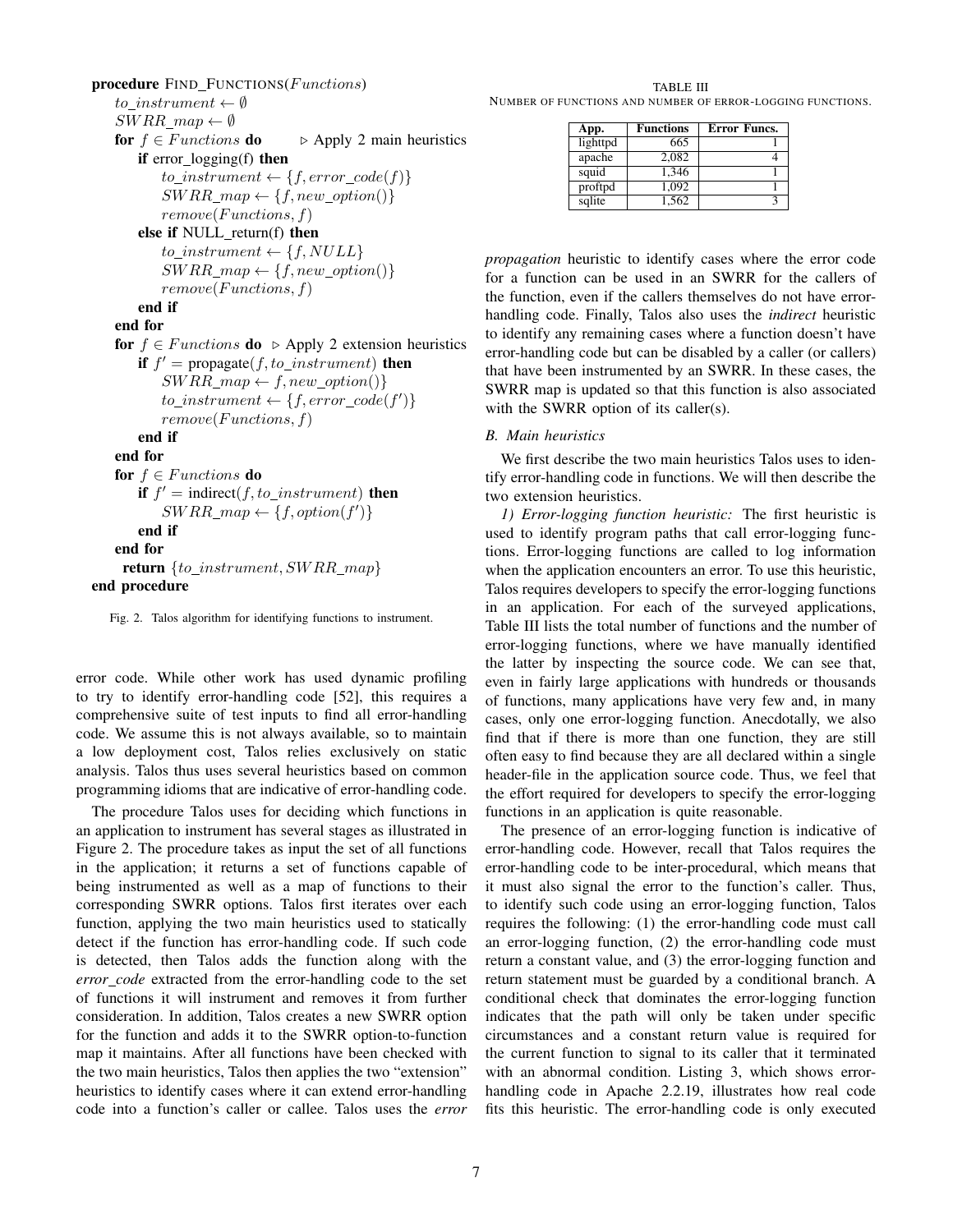```
1 if (name == NULL) {
2 /* Apache's error logging function */
3 ap_log_error(APLOG_MARK, APLOG_ERR, 0, NULL, "Internal
          error: pcfg_openfile() called with NULL
          filename");
4 return APR_EBADF; /* indicates to caller that error
          occured */
5 }
```
Listing 3. Error-logging code example from Apache

when condition (name  $==$  NULL) is true. It then calls the logging function ap\_log\_error() and returns the constant value APR EBADF to its caller, which indicates that it cannot proceed because of a bad filename.

Talos instruments such functions to always return a constant return value consistent with the error-handling code when the SWRR is activated (i.e. in place of *error code*) in Listing 1.

*2) NULL return heuristic:* If the error-logging heuristic does not identify the presence of error-handling code, Talos next uses the NULL return heuristic. The intuition behind this heuristic is that when a function that normally returns a pointer returns NULL instead, it indicates that the function could not successfully perform its normal operation. This may happen due to an unexpected error or due to an invalid input.

Talos would instrument such functions with an SWRR that returns NULL as its error code. However, Talos must be conservative because not all functions can legally return a NULL to their callers. If an SWRR were to force such a function to return NULL, the caller may dereference the value without checking for NULL and crash the program. To infer whether a function can return NULL or not, Talos checks that there is at least one instance of a call to the function where the caller checks the return value against NULL. The reason Talos does not do this for all call sites is that in some cases, the check for NULL may be hard to detect. For example, consider the case where the caller writes the returned pointer value to a linked list and then the value is only checked against NULL when it is dequeued from the linked list.

#### *C. Extension heuristics*

We now discuss the two heuristics that Talos uses to extend coverage from functions that have identified error-handling code to those that do not.

*1) Error propagation heuristic:* This heuristic is based on the observation that many times the error code returned by a function is used as a return value by the caller of such functions. This has the effect of propagating error codes up the call chain and, as a result, can be used to detect the correct error codes for both callees and callers of a function.

This error propagation manifests in three ways. First, we find that some functions have an execution path that calls another function and simply uses the return value of the function call as their own return value. As illustrated by a simplified code snippet from lighttpd in Listing 4, config\_insert\_values\_global calls config\_insert\_values\_internal and uses the return value of the callee as its own return value at line 3. As a consequence, the error code of -1 for config\_insert\_values\_internal, identified by Talos using the error-logging heuristic at line 10, can be used as the error code for config\_insert\_values\_global.

Second, the error code can also be translated before it is propagated up the call chain, as illustrated again in Listing 4. Here, mod\_secdownload\_set\_defaults checks the return value of a call to config\_insert\_values\_global at line 17 and returns a constant value HANDLER\_ERROR at line 18 if the return value from config\_insert\_ values\_global indicates an error. Unlike in the first case, mod secdownload set defaults does not use the return value of config\_insert\_values\_global directly, but translates it to its own error code if the callee returns an error. To identify this kind of error propagation, Talos looks for a statement that returns a constant and is control-dependent on the return value of a function call. Talos then checks: (1) whether the function in the predicate has been previously identified as having error-handling code, and (2) whether the identified error code can satisfy the predicate of the control dependency. If so, the returned value becomes the error code for the function and Talos marks the function as eligible for SWRR instrumentation. In the example, Talos identifies HANDLER\_ERROR as the error code for mod secdownload set defaults.

Third, the error code can be inferred down the call chain as shown in the code of http\_request\_parse in Listing 4. http request parse has an error path that calls an error logging function when the return value of the call to request\_check\_hostname is not zero. From this, Talos infers that the error code of request\_check\_hostname must be a non-zero value. To identify this kind of error propagation, Talos checks if any identified error path is control dependent on the value of a predicate involving the return value of a function call. If it is, Talos tries to find a constant value that can satisfy the predicate and then uses that constant value as the error code of the callee of the function. For this example, Talos identifies 1 as the error code for request\_check\_hostname.

*2) Indirect heuristic:* If a function is only called by functions that have been identified as eligible for instrumentation, Talos takes advantage of the fact that by disabling all the callers of the function, the function itself can be disabled by SWRRs. In these cases, Talos does not insert any instrumentation into these functions, but simply updates the SWRR map to indicate that the function in question can be disabled by activating one or more other SWRRs.

## V. IMPLEMENTATION

We have implemented a prototype of Talos. Due to the fact that Talos needs a program's call graph to find locations for SWRR insertion, our prototype instruments a program in two phases, as shown in Figure 3. The first phase analyzes the source code of the program and is implemented as an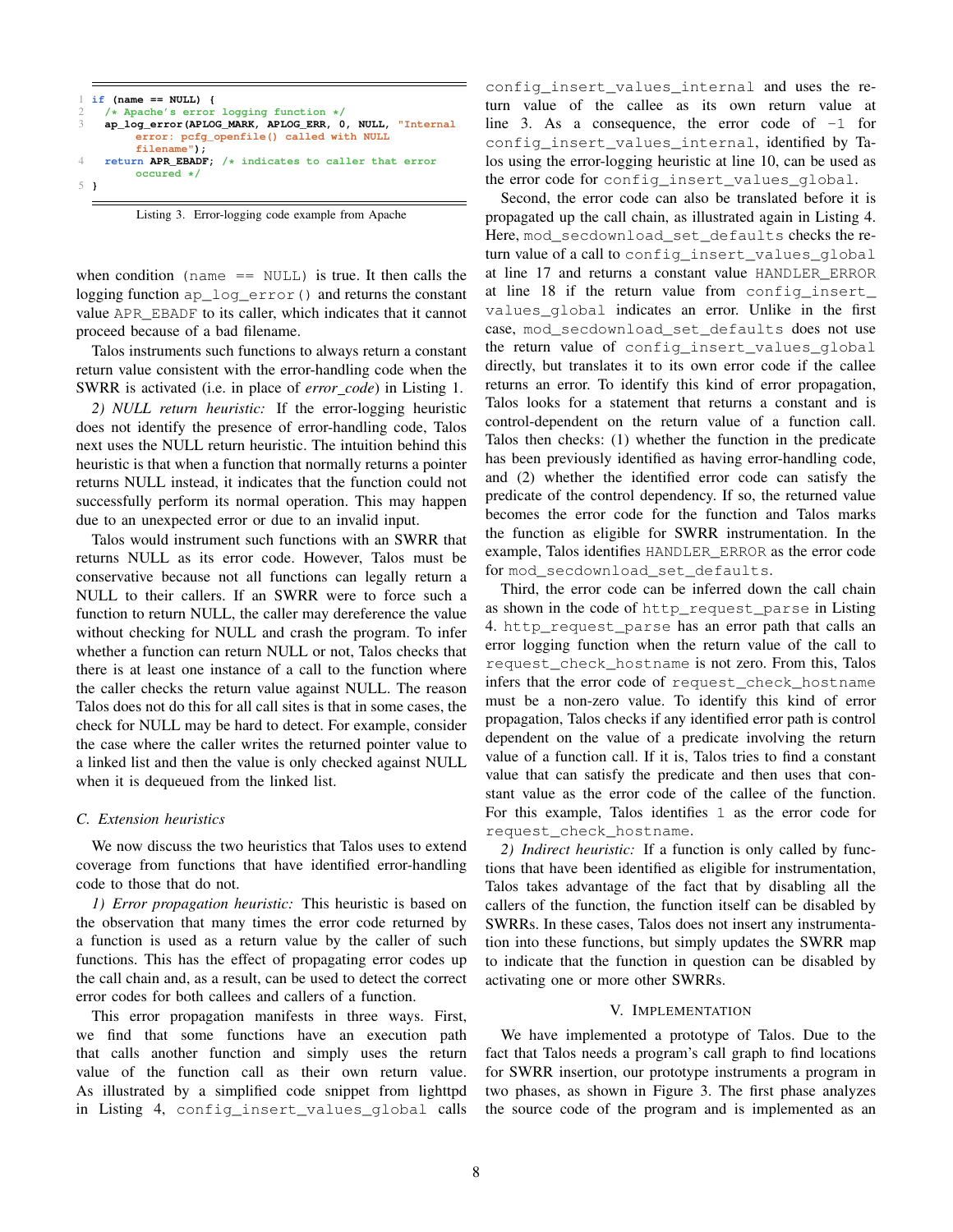```
int config insert values qlobal(...) {
   2 ....
      3 return config_insert_values_internal(....);
 4 }
 5
6 int config insert values internal(....) {
 7 ....
\begin{array}{cc} 8 & \text{if } (\ldots) \\ 9 & \text{log err} \end{array}9 log_error_write(....); // error logging
           10 return -1;
11 }
12 ....
13 }
14
15 SETDEFAULTS_FUNC(mod_secdownload_set_defaults) {
16 ....
17 if (0 != config_insert_values_global(....)) {
18 return HANDLER_ERROR;
19 }
20 ....
21 }
rac{22}{23}23 int http_request_parse(....) {
24 ....
25 if (0 != request_check_hostname(....)) {
           26 log_error_write(....); // error logging
           27 return 0;
28 }
29 ....
   30 }
```
Listing 4. Error propagation example from lighttpd



Fig. 3. Workflow of Talos

analysis pass of LLVM using 1,823 lines of C/C++ code, while the second phase adds SWRRs to the source code and is implemented using 1,852 lines of Python code. In the first phase, Talos takes as input the source code of a program and the annotation of the error logging functions of the program, analyzes the source code using static analysis, and outputs: the program's call graph, the control dependency of each statement of the program, whether each statement is followed by a return, the start line number of each function, and the line number of each statement. In the second phase, it adds SWRRs to as many functions as possible in the source code based on the output of the first phase.

During our implementation, we found that function calls using function pointers are frequently used by applications, particularly to invoke the functionality of loadable modules. Loadable modules are often used as a configuration workaround for vulnerabilities, so we expect that SWRRs should work for these as well. We note that these kinds of function calls usually use function pointers embedded as fields of some C/C++ structures. To identify the caller and callee of a function call using a function pointer, we match a call to a function pointer field of a structure, by identifying the assignment or initialization of the same field. This method is imprecise, but we did not notice any issue with it in practice.

To identify error-handling code that can be used for SWRRs, we need to find out whether a call to an error logging function is followed by a return statement. At first, we tried to label such cases when a call is followed by a return statement within the same basic block of the call. However, we found that LLVM merges all occurrences of return statements within a function into a single return at the end of the function and replaces all other return statements with branch statements. Sometimes a return is translated into a chain of unconditional branch statements that lead to the only return statement of a function. Hence a call to an error logging function and the return statement following it sometimes do not belong to the same basic block. Furthermore, some applications' error logging function is actually a macro defined as an if statement, so the call to the error logging function and the return statement belong to two different basic blocks. As a consequence, we label a call as being followed by a return when the call is on a path that unconditionally leads to a return statement.

#### VI. EVALUATION

We evaluate how well SWRRs created by Talos meet the three objectives we laid out in Section III. First, we evaluate the security of SWRRs by testing them against 11 real-world vulnerabilities in five popular applications: two web servers, a web cache/proxy, an ftp server, and one database application. We then evaluate the effective coverage by measuring the basic coverage of SWRRs and the rate of unobtrusive SWRRs. We define "unobtrusive SWRR" as an SWRR that only disables minor application functionality while leaving the majority of an application's functionality intact, much like a configuration workaround, and an "obtrusive SWRR" as an SWRR that disables the majority of an application's functionality, making it unusable. Thus, the basic coverage of SWRRs is reduced to their effective coverage by the percentage of SWRRs that are obtrusive. Finally, we evaluate the performance cost of SWRRs when using in-place deployment.

All our evaluations were conducted on a 4-core 3.4GHz Intel Core i7-2600 workstation, with 16GB RAM, 3TB of SATA hard drive and running 64-bit Ubuntu 12.04.

#### *A. Security*

This evaluation answers the question: "Do SWRRs successfully neutralize vulnerabilities without introducing new vulnerabilities?" To test an SWRR, we need one vulnerability that is covered by the SWRR; to check whether an SWRR neutralizes a vulnerability, we also need an exploit for that vulnerability. These two requirements limit the number of SWRRs that can be evaluated in detail, and it also requires non-trivial manual effort to check whether new vulnerabilities are introduced. Nevertheless, we make our best effort to find as many vulnerabilities as possible that could be used for this evaluation. The resulting 11 vulnerabilities, disclosed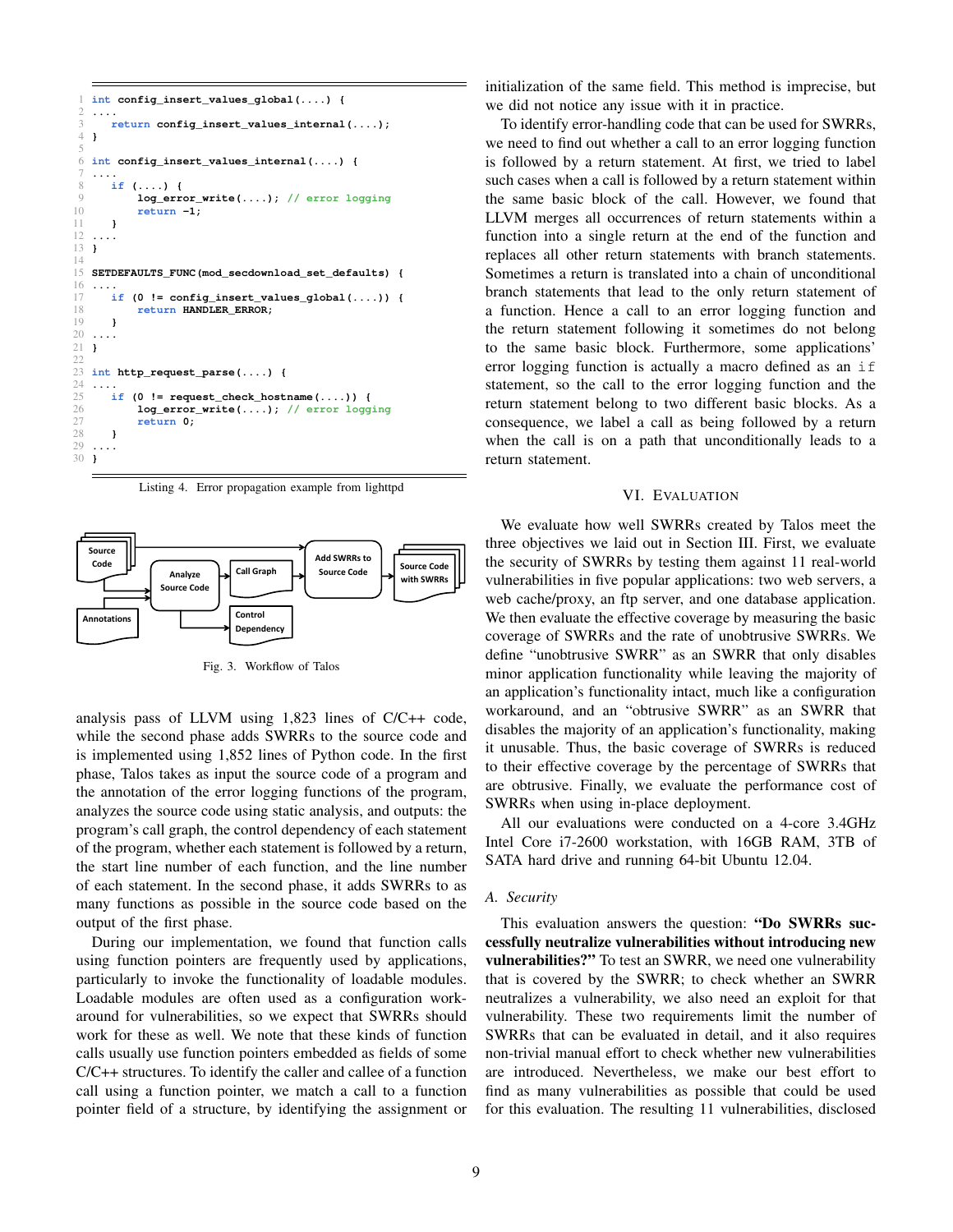between 2010 and 2015, are used to evaluate the five popular applications as shown in Table IV.

To validate security, we check if the SWRR neutralizing the vulnerability successfully thwarts an exploit of the vulnerability. To test whether the exploit is neutralized or not, we either use a published exploit or create a proof-of-concept exploit if no published exploit is available. We verify that the exploit works on the unprotected application and then enable protection using the appropriate SWRR option and try the exploit again. If the exploit fails, we say the SWRR has protected the security of the application.

We can also test whether an SWRR is unobtrusive or not. To do this, we first classify the functionality of each application into two categories, major and minor, by studying its user documentation. We then design two sets of test inputs, major and minor, to exercise as much the application's major functionality and minor functionality as possible. For each application, we make use of the existing test suite of an application if such a test suite is available. Otherwise we make our best effort to create our own sets of test inputs and test suite. We then use this test suite to determine if no or only minor functionality is lost, in which case the SWRR is unobtrusive; if major functionality is also lost, the SWRR is obtrusive.

Our results are summarized in Table IV, which also gives the heuristic used to instrument the SWRR that neutralizes the vulnerability, as well as whether availability is violated. Column "Security?" shows whether the exploit against a vulnerability is successfully neutralized by SWRR without introducing new vulnerabilities. Column "Unobtrusive?" shows whether the SWRR is unobtrusive. SWRRs successfully neutralize the exploits for all 11 vulnerabilities and in 8 cases there is no or only minor loss of functionality, making these SWRRs unobtrusive. We provide details on all 11 cases below. For the 3 cases where a posted configuration workaround also exists for the vulnerability, we compare the SWRRs unobtrusiveness with that of the configuration workaround.

lighttpd - CVE-2011-4362. This vulnerability allows a remote attacker to cause an out-of-bounds memory error [11]. The function base64\_decode takes an untrusted char $*$  and performs a base 64 decode during HTTP basic authentication by using each character in the untrusted string as a lookup into a table in memory. As char $*$  is signed, an attacker could specify negative values and read memory from outside of the table. base64\_decode has error-handling code that returns NULL, so Talos instruments the function with an SWRR that returns NULL, which successfully neutralizes the vulnerability. Since base64 decoding is disabled, all requests for basic HTTP authentication fail as if the password failed to decode properly. However, lighttpd functions completely normally (including other forms of authentication) as long as basic HTTP authentication is not used. This imposes less loss of functionality than the posted configuration workaround, which disables all forms of authentication. Thus, Talos provides security and provides an unobtrusive SWRR for the

TABLE IV SECURITY OF SWRRS.

| App.     | <b>CVE ID</b>       | <b>Heuristics</b> | Security?  | <b>Unobtrusive?</b> |
|----------|---------------------|-------------------|------------|---------------------|
| lighttpd | CVE-2011-4362       | NULL.             | Yes        | Yes                 |
|          |                     | Return            |            |                     |
| lighttpd | CVE-2012-5533       | Indirect          | Yes        | N <sub>0</sub>      |
| lighttpd | CVE-2014-2323       | Error-            | Yes        | N <sub>0</sub>      |
|          |                     | Propagation       |            |                     |
| apache   | CVE-2014-0226       | Error-            | Yes        | Yes                 |
|          |                     | Logging           |            |                     |
| squid    | CVE-2009-0478       | Indirect          | Yes        | N <sub>0</sub>      |
| squid    | CVE-2014-3609       | Error-            | Yes        | Yes                 |
|          |                     | Logging           |            |                     |
| sqlite   | CVE-2015-3414       | Error-            | Yes        | <b>Yes</b>          |
|          |                     | Propagation       |            |                     |
| sqlite   | <b>OSVDB-119730</b> | Error-            | <b>Yes</b> | <b>Yes</b>          |
|          |                     | Logging           |            |                     |
| proftpd  | <b>OSVDB-69562</b>  | Error-            | <b>Yes</b> | <b>Yes</b>          |
|          |                     | Propagation       |            |                     |
| proftpd  | CVE-2010-3867       | Error-            | <b>Yes</b> | <b>Yes</b>          |
|          |                     | Logging           |            |                     |
| proftpd  | CVE-2015-3306       | Error-            | Yes        | Yes                 |
|          |                     | Logging           |            |                     |

# vulnerability.

lighttpd - CVE-2012-5533. This vulnerability allows a remote attacker to cause an infinite loop via a specially crafted HTTP connection header. The function http\_request\_split\_value splits the fields in an HTTP connection header into an array, but can get into an infinite loop due to the vulnerability. http\_request\_split\_value does not have errorhandling code, but its caller does have error-handling code that returns 0; Talos instruments the caller and successfully neutralizes the vulnerability, however, the side-effects of this are severe, as it causes all HTTP requests to be denied, because the caller is the main function that processes HTTP requests. As a result, while the SWRR provides security, because the SWRR is enabled for all HTTP requests, lighttpd is unable to respond to any HTTP request so there is a major loss of functionality.

lighttpd - CVE-2014-2323. This vulnerability allows a remote attacker to execute an arbitrary SQL command via a specially crafted hostname in the host header of an HTTP request. The vulnerable function request\_check\_hostname checks the validity of hostnames, but it fails to deny hostnames that contain SQL commands. The caller of the function has an error path that calls an error logging function when the return value of the function is not zero, so Talos instruments the function with an SWRR that returns 1, which successfully neutralizes the vulnerability. As a side-effect of activating the associated SWRR, any HTTP request that specifies a hostname (as opposed to an IP address) will receive a "400 - Bad Request" error response. While the SWRR provides security, because the vulnerable code is used for all HTTP requests with a hostname, which is in most cases the vast majority of requests, there is a major loss of functionality.

apache httpd - CVE-2014-0226. A race condition in the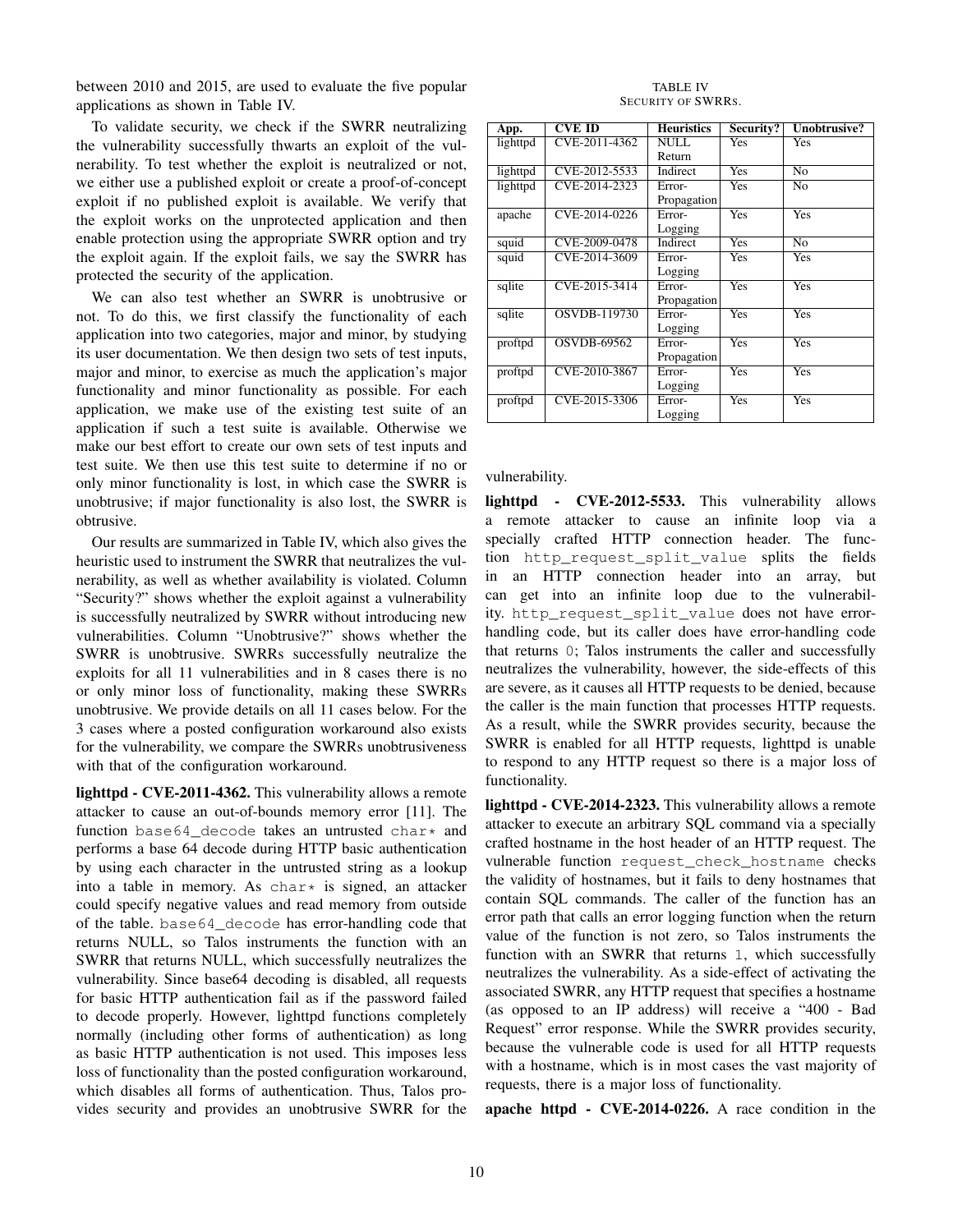mod\_status module allows an attacker to retrieve sensitive information [3]. The function status\_handler displays administrative information about a web server, such as the web server's performance and overhead, as a web site. It does not synchronize the use of data that can be modified concurrently by a different thread. status\_handler has errorhandling code that calls an error logging function and returns HTTP\_INTERNAL\_SERVER\_ERROR, so Talos instruments the function with an SWRR that returns the error code, which successfully neutralizes the vulnerability. As a side-effect, all requests to the mod\_status module return an error because status\_handler is called in response to all requests to the module, but the application will continue to execute and respond to other requests normally. This vulnerability has a posted configuration workaround, which disables the entire mod\_status module, with the exact same loss of functionality as Talos' automatically generated SWRR. As a result, Talos provides security with an unobtrusive SWRR for this vulnerability.

squid - CVE-2009-0478. An integer overflow vulnerability allows a remote attacker to cause a denial-of-service by sending an HTTP request with a crafted HTTP protocol version number [18]. The function httpMsgParseRequestLine converts the HTTP version number of an HTTP request from a string to an integer, but it uses a signed integer to store the converted version number. As a result, a very large version number will cause an integer overflow and crash the server. httpMsgParseRequestLine does not have error-handling code, but its caller does (returns NULL); Talos instruments the caller, which successfully neutralizes the vulnerability. However, the side-effects of this are severe, as it causes all HTTP requests to be denied as every request must be parsed by httpMsgParseRequestLine and calls to this function always generate an error with the SWRR enabled. While the SWRR provides security, because the vulnerable code is used for all HTTP requests, squid is unable to respond to any HTTP request so there is a major loss of functionality.

squid - CVE-2014-3609. A missing validity check on the byte range specification of an HTTP request allows a remote attacker to cause a denial-of-service by sending an HTTP request with a specially crafted byte range specification [19]. The function httpHdrRangeSpecParseCreate parses the byte range specification of HTTP requests, but it does not correctly check the validity of the length calculated from certain byte range specifications and can cause the server to crash. httpHdrRangeSpecParseCreate has errorhandling code that calls an error logging function and returns NULL, so Talos instruments this function with an SWRR that returns NULL, which successfully neutralizes the vulnerability. This causes the server to ignore the byte range specification from the client and always serve the full-length of the content. No confidential information is leaked since the client would have received the full-length content anyways if it had not specified a byte range. This vulnerability has a posted configuration workaround, which implements a filter

that rejects requests with suspicious byte ranges. The loss of functionality is similar to the SWRR – only requests that specify byte ranges are affected in either case. Talos preserves security in this case with an unobtrusive SWRR.

sqlite - CVE-2015-3414. A vulnerability in the code that parses collation-sequence names in SQL commands allows an attacker to cause memory corruption. The function sqlite3ExprAddCollateString allocates memory for parsed collation-sequence names, but may use uninitialized memory when parsing a specially crafted collationsequence name. sqlite3ExprAddCollateString does not have error-handling code and simply uses the return value of function sqlite3ExprAddCollateToken as its own return value. Due to imprecise static analysis, Talos incorrectly identifies that sqlite3ExprAddCollateToken could return NULL, although it is carefully written to always return a valid pointer. As a consequence, Talos instruments the function with an SWRR that returns NULL. Since sqlite3ExprAddCollateString should not be able to return NULL, the caller does not check the return value before dereferencing it causing sqlite to crash. If collation is not used, sqlite continues to operation normally, and since collation is not part of the core functionality of sqlite, we call this a minor loss of functionality. If restarted, sqlite continues to function normally.

sqlite - OSVDB-119730. An attacker can cause a memory error in sqlite with the meta command trace, which turns on or off the tracing of the execution of commands. The function do\_meta\_command processes all meta commands, which allows users to specify different settings when executing commands. It does not set a pointer to NULL after the memory which it references has been deallocated, and thus can cause a use-after-free memory error. do\_meta\_command has error-handling code that calls an error logging function and returns 1, so Talos instruments the function with an SWRR that returns 1; this causes sqlite to return an error to the meta command request. As a result, Talos protects the security of sqlite against this vulnerability. However, because do\_meta\_command is disabled, all other meta commands will also return an error, and thus the availability of all meta commands is violated. However, because this is only confined to meta commands, which are not part of the core functionality of sqlite, this SWRR is unobtrusive.

proftpd - OSVDB-69562. A backdoor that allows a remote attacker to access a root shell was planted into the source code of ProFTPD when ProFTPD's FTP server and mirrors were compromised [14]. The backdoor was added to function pr\_help\_add\_response, which creates responses to HELP command, so that a HELP command with a specific argument would cause ProFTPD to execute a shell that can be accessed remotely. The caller of the function has errorhandling code that calls an error logging function when the return value of the function is not zero, so Talos instruments the function with an SWRR that returns 1, which successfully neutralizes the vulnerability. As a result, the security and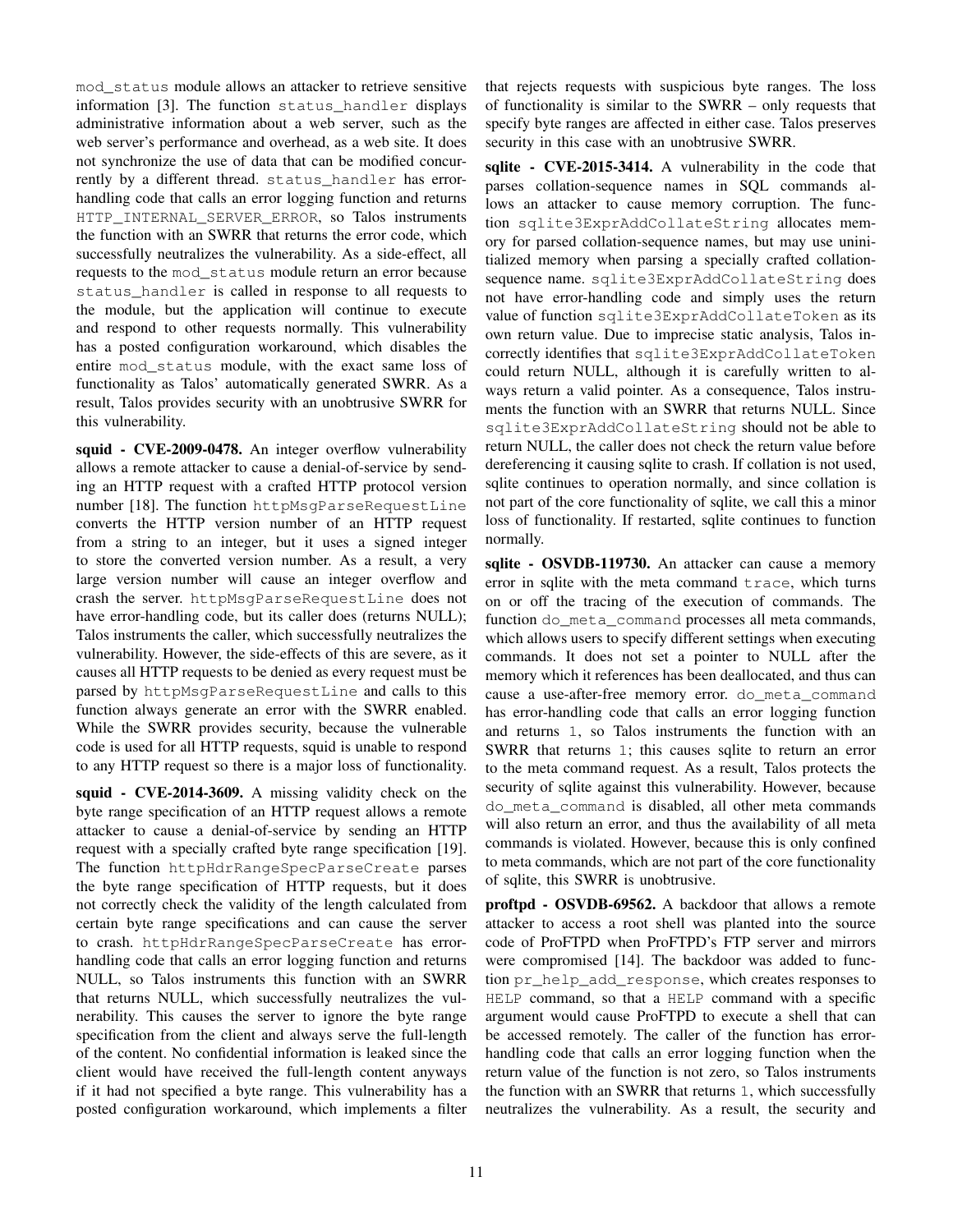| App.           | <b>Protected</b> | Logging. | Pointer. | Prop. | <b>Indirect</b> |
|----------------|------------------|----------|----------|-------|-----------------|
| lighttpd       | 89.8%            | 23.6%    | 1.5%     | 17.6% | 47.1%           |
| apache         | 77.5%            | 14.0%    | 11.9%    | 20.7% | 30.9%           |
| squid          | 76.6%            | 18.1%    | 5.6%     | 6.3%  | 46.4%           |
| proftpd        | 86.1%            | 32.7%    | 13.6%    | 12.9% | 26.9%           |
| salite         | 45.3%            | 2.0%     | 6.5%     | 14.4% | 22.4%           |
| <b>AVERAGE</b> | 75.1%            | 18.1%    | 7.8%     | 14.4% | 34.7%           |

#### TABLE V BASIC COVERAGE OF SWRRS.

availability of the application are preserved. However, as in the previous case, ProFTPD will respond to all HELP commands with the error message "Unknown command" thus impacting the availability of the HELP facility. However, all other FTP commands continue to function normally. As a result, this is considered an unobtrusive SWRR.

proftpd - CVE-2010-3867. Multiple vulnerabilities in the mod\_site\_misc module allow a remote attacker to perform various directory and file operations using mod\_site\_misc commands without authentication. All vulnerable functions, such as site\_misc\_mkdir that creates a directory on the server upon users' requests, have error-handling code that calls an error logging function and returns NULL; Talos instruments each of these functions with an SWRR that returns NULL and when all of the SWRRs corresponding to these functions are enabled, ProFTPD returns an error for all the vulnerable mod\_site\_misc commands. Other than this side-effect, users can continue to use all other FTP commands and thus the SWRRs provide security and are unobtrusive.

proftpd - CVE-2015-3306. Multiple vulnerabilities in the mod\_copy module allow a remote attacker to read and write arbitrary files with mod\_copy commands without authentication. Similar to CVE-2010-3867, all vulnerable functions (such as copy\_copy, which copies files between different locations on the server) have error-handling code that calls an error logging function and returns NULL; Talos instruments each of these with an SWRR that returns NULL when enabled. Again, when the SWRR is activated, ProFTPD returns an error in response to all the vulnerable mod\_copy commands. There are no other side effects and ProFTPD continues to work as expected, thus the SWRR provides security and is unobtrusive.

# *B. Effective coverage*

In this section, we aim to answer the question "What is the percentage of vulnerabilities that can be mitigated with an unobtrusive SWRR?" To answer this question, we perform a quantitative measurement of the two components that make up the effective coverage of SWRRs: the basic coverage and the rate of unobtrusive SWRRs.

Basic Coverage. To evaluate basic coverage, we measure the number of functions where Talos can find an error-handling path and identify an error-handling code to return, which is used to insert an SWRR. This measurement across the five applications is shown in Table V. The first "Protected" column shows the total percentage of functions that are protected by SWRRs in each application. The remaining four columns then provide a breakdown by the percentage of functions that are protected by each of the four heuristics. If we assume that potential vulnerabilities are uniformly distributed across functions in the application, then the percentage in the Protected column gives the basic coverage for the application, which is the likelihood that a potential vulnerability can be disabled by an SWRR.

As Talos uses error-handling to infer the value that should be returned by an activated SWRR, the coverage depends very heavily on how much error-handling code is present in the application and how well Talos' heuristics can identify the error-handling code. Among the five applications, sqlite has the lowest basic coverage of 45.3% as well as a very low percentage of error-logging paths. In addition, sqlite has the lowest percentage of functions that can be protected indirectly. This is likely because sqlite has a simpler call graph than the other applications.

On the other hand, lighttpd has the highest basic coverage of 89.8% because it has a particularly high percentage of error logging paths as well as a high percentage of functions that can be protected indirectly. Unlike lighttpd, proftpd (the application that has the second highest coverage) has a high percentage of error-logging paths and NULL-returning functions, but has a lower percentage of functions that can be protected indirectly.

Overall, we can see that Talos has a basic coverage of 75.1% across all applications and that each technique used by Talos plays an essential role in achieving the high coverage, although each one might have a different impact on the coverage for different applications. We also find that the majority of the functions can be directly protected by Talos.

Rate of unobtrusive SWRRs. We wish to evaluate the unobtrusiveness of SWRRs over a large number of SWRRs. To do this, we perform an experiment where we enable a large number of SWRRs and test whether they result in minor, major, or no loss of functionality. To make it easy to test a large number of SWRRs, we instrument each application for in-place deployment so that we can activate each SWRR simply by changing configurations. To ensure that all the SWRRs under our test are indeed executed, we first find out which functions are executed for the major and minor functionality test inputs used in Section VI-A, and then randomly choose approximately 25% of the SWRRs corresponding to the executed functions to focus on in the interests of time. In total we choose 320 SWRRs across all of the applications, as shown in Table VI. We then individually enable each of the selected SWRRs and run the test suite for the application. If the application passes both sets of test inputs or passes the major test inputs but fails the minor test inputs, we consider that the SWRR is unobtrusive. Otherwise, we consider the SWRR is obtrusive.

The results are tabulated in Table VI. Column "#SWRRs" shows the number of tested SWRRs for each application.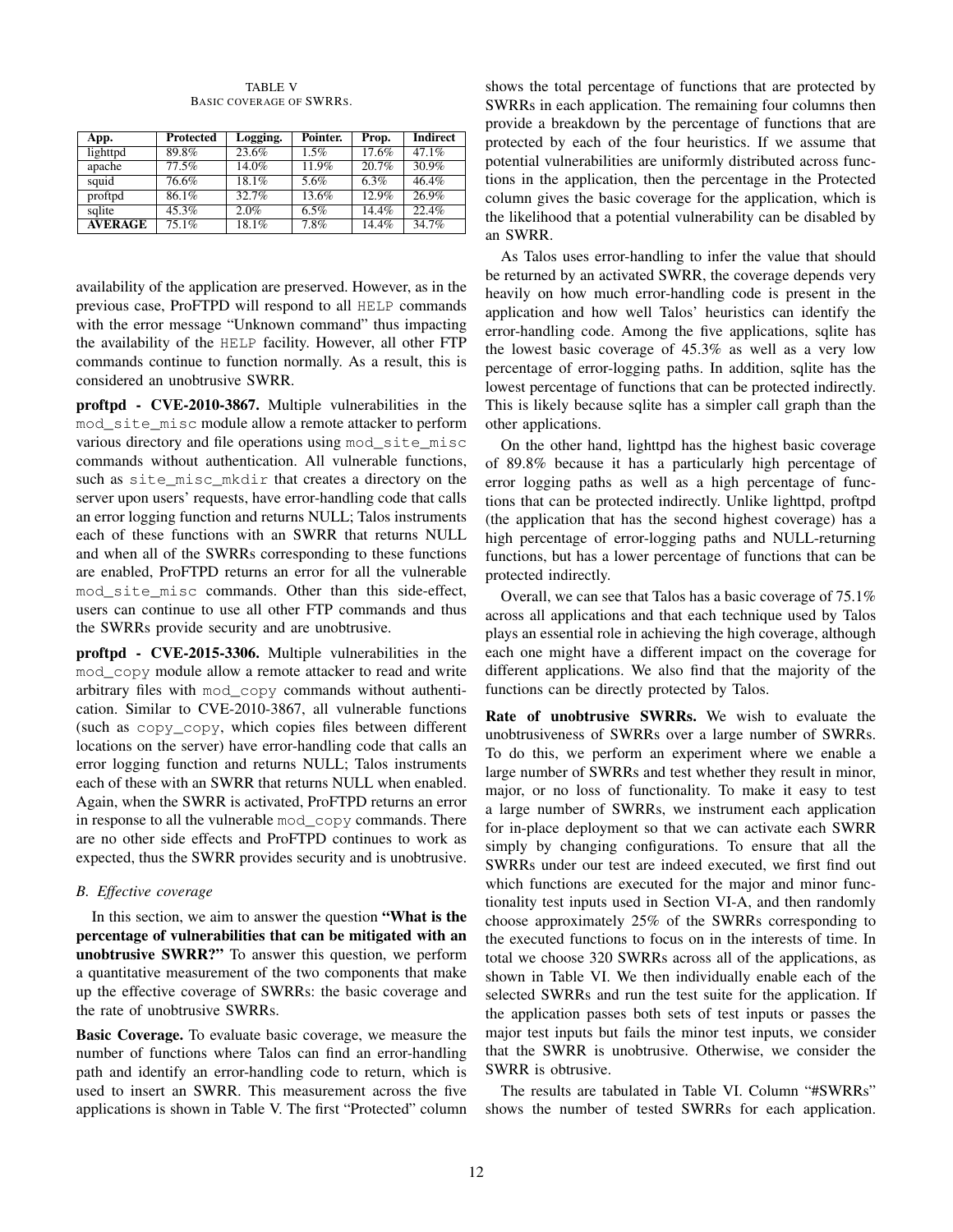TABLE VI RATE OF UNOBTRUSIVE SWRRS.

| App.           | #SWRRs | Unobtrusive |
|----------------|--------|-------------|
| lighttpd       | 40     | 70.0%       |
| apache         | 85     | 88.2%       |
| squid          | 65     | 69.2%       |
| proftpd        | 90     | 64.4%       |
| sqlite         | 40     | 55.0%       |
| <b>AVERAGE</b> | 64     | 71.3%       |

Column "Unobtrusiveness" shows the percentage of tested SWRRs that are unobtrusive. A weighted average shows that 71.3% of the SWRRs tested are unobtrusive, and thus preserve the major functionality of the application. No application had a rate of unobtrusive SWRRs below 50% indicating that the majority of SWRRs are unobtrusive.

While one might believe that the rate of unobtrusive SWRRs is a function of the choice to use SWRRs to disable entire functions or the use of indirect protection, our analysis of some of the results indicates that this is not a major factor. Rather, if the vulnerability is located in the core functionality of an application, it is unlikely that disabling code, even at a finer granularity, will preserve the major functionality of the application. Thus, the main factor for unobtrusiveness is the location of the vulnerability, which is out of Talos' control. Essentially, our findings indicate that commonly executed code tends to have a higher rate of error-handling code, meaning there are more SWRRs located in commonly executed code with major functionality.

In combining the average basic coverage with the average rate of unobtrusive SWRRs, we arrive at an effective coverage of 53.5%, which gives the percentage of potential vulnerabilities that have an unobtrusive SWRR. This is a significant  $2.1 \times$  improvement over the 25.2% coverage currently offered by configuration workarounds.

#### *C. Overhead*

When SWRRs are instrumented for in-place deployment, they can incur runtime overhead because they will check whether their corresponding configuration is activated at runtime every time the function into which they are instrumented is executed. When SWRRs are instrumented for patch-based deployment, there is no additional runtime overhead because there is no such check. Table VII gives the overhead of SWRRs for in-place deployment, measured by the number of lines of source code added by Talos and the number of corresponding source files modified by Talos. Column "App." shows the name of the application. Column "LOC" and "Files" show the number of lines of code and the number of original source files, respectively. Column "Added LOC" shows the percentage of the lines of source code added by Talos, and column "Modified Files" shows the percentage of corresponding source files modified by SWRRs. Column "Runtime" shows the runtime performance overhead of SWRRs. The last row shows the average for all columns.

TABLE VII OVERHEAD OF SWRR.

| App.           | <b>LOC</b> | Added<br>LOC | <b>Files</b>   | Modified<br><b>Files</b> | <b>Runtime</b> |
|----------------|------------|--------------|----------------|--------------------------|----------------|
| lighttpd       | 46.792     | 1.9%         | 79             | 92.4%                    | 0.6%           |
| apache         | 135,856    | 2.2%         | 191            | 75.9%                    | 2.3%           |
| squid          | 70.407     | 2.4%         | 119            | 84.0%                    | 1.5%           |
| proftpd        | 69,808     | 2.9%         | 64             | 93.8%                    | 1.2%           |
| sqlite         | 153,020    | 0.8%         | $\overline{c}$ | 100%                     | 1.0%           |
| <b>AVERAGE</b> | 95,176     | 2.0%         | 91             | 89.2%                    | 1.3%           |

On one hand, we can see that Talos adds on average 2% more lines of source code to implement SWRRs in applications. Given the high coverage achieved by Talos, this indicates that Talos has a very small footprint for each SWRR. On the other hand, the percentage of source files changed by Talos in order to add SWRRs is on average 89%. This indicates that the functions protected by SWRRs are distributed among most of the source files.

To measure the runtime performance overhead of SWRRs, we use standard benchmarks for each application if a standard benchmark is available, otherwise we write our own benchmark. For each application, we compare the performance of a version of the application that is hardened by SWRRs with a version that is not. We run each benchmark three times for each application and use the average of the three measurements. To have a fair comparison, we run the hardened version of each application with all SWRRs disabled, which has the same functionality of the original application but with the added execution of the SWRRs.

For web servers including lighttpd and apache, we use ApacheBench [1]. For the squid cache proxy, we also use ApacheBench, but we enable the use squid as web proxy in its settings. We use the throughput as the performance metric for these three applications. Roughly SWRRs reduce their throughput by 2%.

For ftp servers including proftpd, we use the ftp benchmark included with pyftpdlib [15], which measures the transfer rate for both file uploads and downloads. SWRRs reduce the transfer rate for file uploads by only 1.2%, and have a negligible impact on file downloads.

For sqlite, we created our own benchmark, which is based on the description of a series of SQL database performance tests on sqlite's official web site [9]. It consists of over 70,000 SQL commands to create table, drop table, insert data, update data, query data, delete data, and perform database transactions. The benchmark measures the total execution time of all these SQL commands on sqlite database tables containing from 10,000 to 25,000 records of data. SWRRs incur a performance overhead of 1.0% on sqlite. On average in-place deployment of SWRRs has a very small runtime performance overhead of 1.3% for all five applications.

## VII. DISCUSSION

We begin by discussing the the limitations of SWRRs and then other operational issues associated with the deployment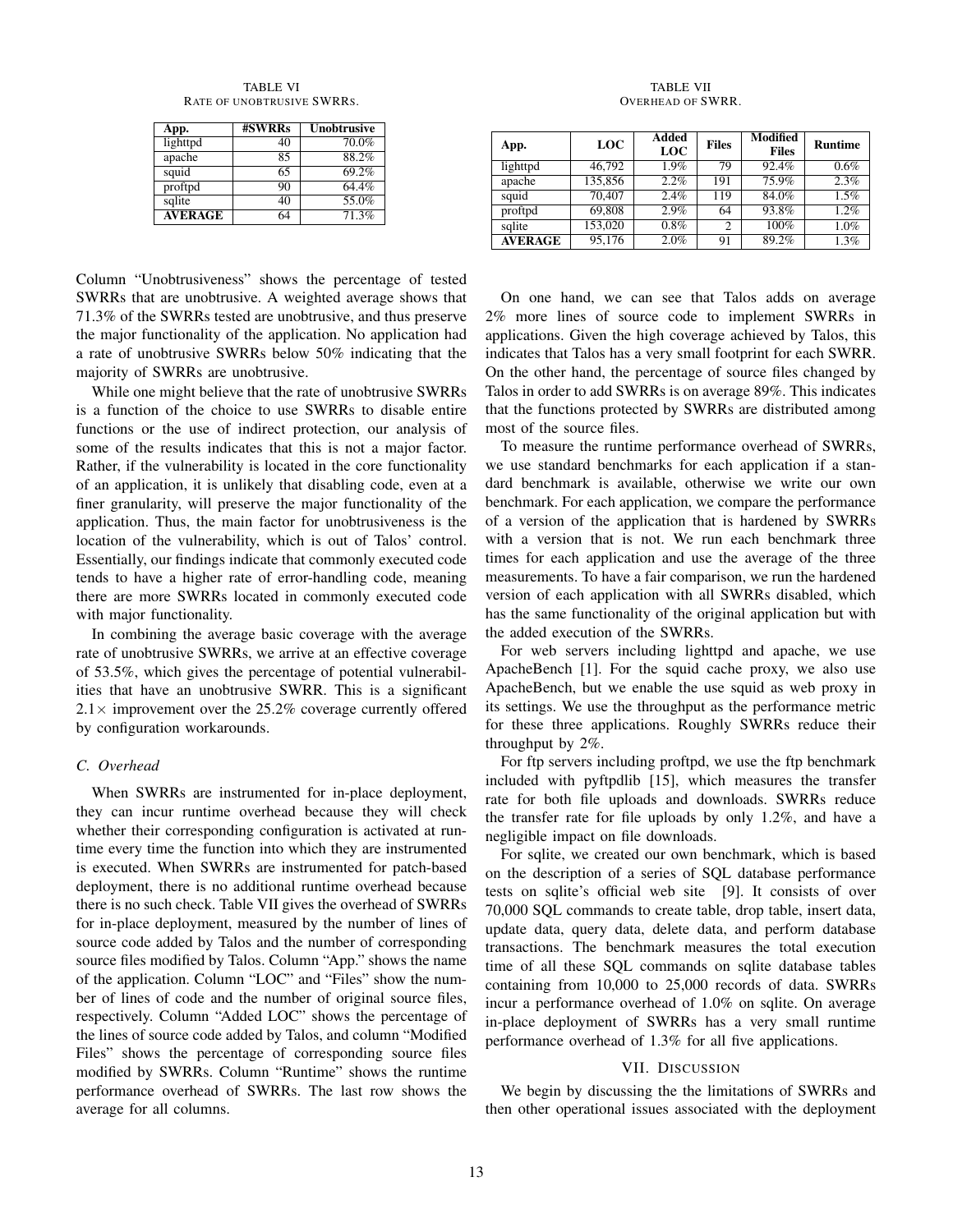# of SWRRs.

## *A. Limitations*

The ability of SWRRs to neutralize vulnerabilities without security violations is limited by the assumption that applications correctly implement error-handling code. Naturally, this is not the case – applications developers may fail to identify and handle errors, or even if they do handle them, they may handle them incorrectly, as previous work has shown [29], [61]. Unfortunately, there is little that Talos can do if the errorhandling code it calls contains bugs. We hope, as previous work has also implored, that developers should pay more attention to the correctness of error-handling code. While it is not invoked very often, when unexpected errors arise errorhandling code is the last line of defense the application has against catastrophic failures.

Another obvious limitation is that Talos has no control over where vulnerabilities occur. As illustrated in lighttpd (CVE-2012-5533) and squid (CVE-2009-0478), if the vulnerability occurs in a key function that is used in many operations, then the availability of the application will be severely impacted. Fortunately, this appears to be the less common case (only 3 out of 11 cases in our experiments). We speculate that this is likely due to bugs and vulnerabilities occurring in less commonly executed code, as that code receives fewer opportunities for testing and has less chance of having a bug triggered in production use.

Currently Talos does not leverage the structured exception handling that is used in programming languages such as C++ and Java. However, Talos can be easily extended to do so, since exception handling makes error-handling code explicit, making it even easier for Talos to locate and use error-handling code in the application. In these cases, Talos can look for a type of exception that can be safely used to abort the execution of a function and generate an SWRR that throws the exception as the mechanism to prevent the execution of the function. To identify the exception that can be used, Talos can examine which exception is caught by existing exception handlers in the function or which exception is thrown by the function. If Talos cannot locate this kind of exception in the function itself, it can look for it in the callers of the function. We believe that leveraging structured exception handling would be interesting future work to explore.

# *B. Other Issues*

Another question is whether SWRRs and their use can decrease the security of an application in other ways, or whether the SWRRs themselves can be circumvented by an attacker even when activated. For example, even if the user activates an SWRR, an attacker can still corrupt the value of an SWRR option and re-enable the vulnerable code. While this is possible, we believe it sufficiently raises the bar for the attacker, as she must have a memory corruption vulnerability that is not in the function(s) disabled by the activated SWRR(s). In other words, to exploit an SWRR, the attacker needs a zero-day memory corruption vulnerability. Given the nature of most memory corruption vulnerabilities, it would be likely that an attacker who has access to such a vulnerability would just use it to compromise the application directly rather than use it to disable an SWRR.

In the rare instance that a memory corruption vulnerability doesn't allow remote code execution but can still corrupt an SWRR option, the attacker now has the ability to activate or deactivate SWRRs, allowing them to re-enable disabled functions or disable enabled ones. As discussed above, they could thus silently re-enable vulnerabilities, or they could prevent code from being executed if the application has no known vulnerabilities. However, as we have shown in this paper, activated SWRRs generally do not cause security vulnerabilities, and only impact availability. Thus, the most the attacker can do is to cause a denial of service attack with a memory corruption vulnerability – which is something they could likely already do with a memory corruption vulnerability even in the absence of SWRRs.

# VIII. RELATED WORK

Most closely related to the concept of an SWRR are proposals that attempt to mitigate security vulnerabilities or software flaws by altering the execution of an application. These can be broken down into those that harden the application code and those that filter inputs to the application.

Hardening application code. Systems that harden application code to prevent an attacker from exploiting vulnerabilities are a rich area of research. For example, Software Fault Isolation (SFI) [56] and similar techniques [37], [60], instrument memory operations with bounds checks to make sure even erroneous ones cannot corrupt memory. Another approach is to validate every control transfer with Control Flow Integrity (CFI) [20], [27], [40], [41], [55], [63], [64]. Compared to the code instrumentation Talos uses for SWRRs, the code instrumentation that these systems use is either more complex in the case of CFI or needs to be called more frequently in the case of SFI. As a result, these hardening approaches generally have a higher performance overhead.

Filtering inputs. An alternative to hardening application code is to detect and filter malicious inputs. In general, these techniques perform analysis of the application source code to generate a vulnerability-specific input filter that will detect inputs that could reach the specified vulnerability. Some proposals detect and drop such inputs [26], [34], [53], [57], while others convert malicious inputs into benign inputs [33], [46].

For example, Bouncer uses static analysis, combined with dynamic symbolic analysis, on programs to infer the conditions that inputs must satisfy to exploit a vulnerability and then craft filters based on these conditions [26]. HEALERS protects library functions by generating wrappers on them, which intercept malicious inputs and return an error condition instead of executing the vulnerable function [53]. It uses static analysis-guided fault injection to infer predicates on the input arguments to a function that can cause the function to crash. HEALERS only works on libraries with a well defined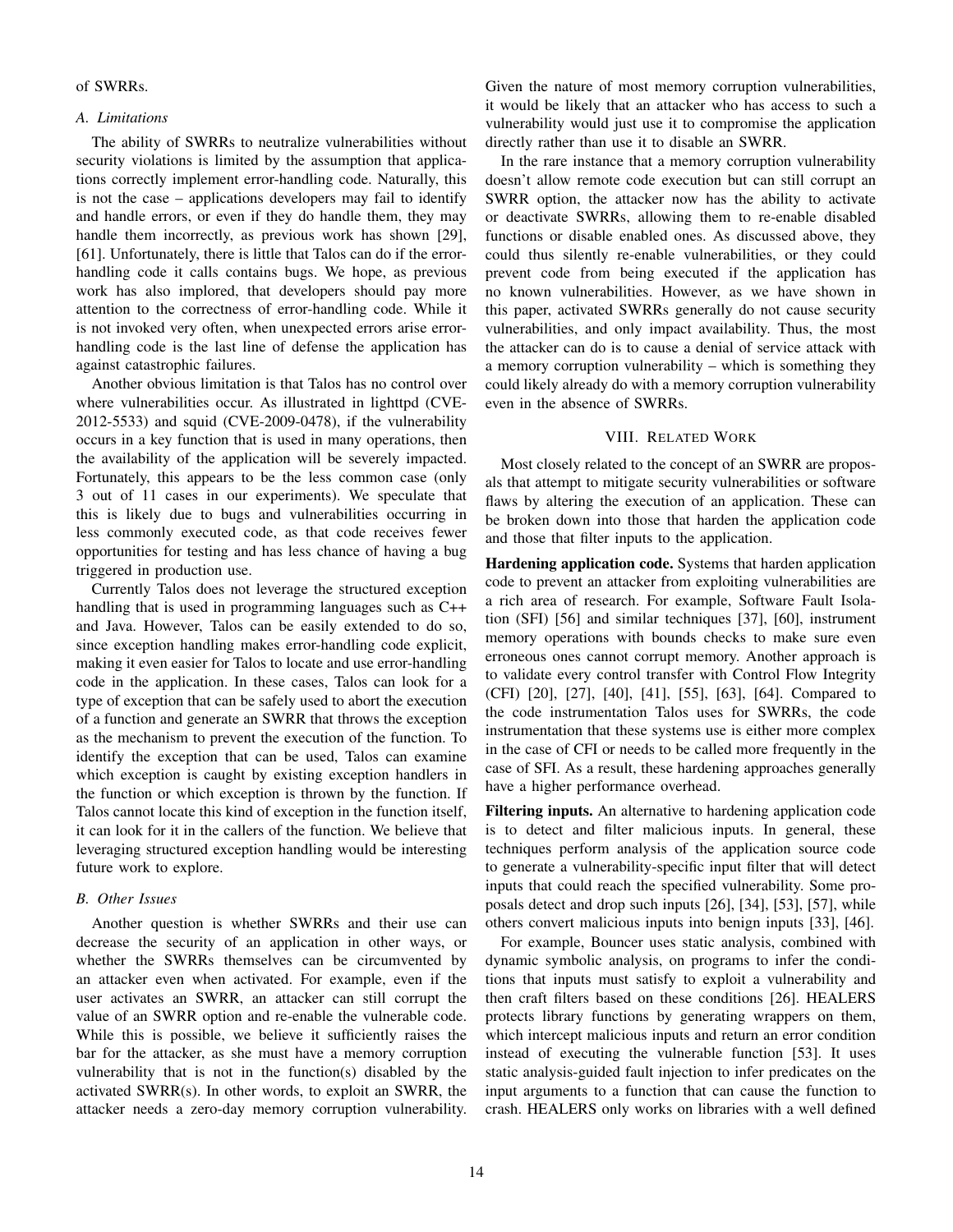error specification in their API. In contrast, Talos works on arbitrary internal functions in an application, and thus must infer error paths and values since it does not assume they are specified. Shields [57] uses statically extracted information to generate network filters, which then drop the network packets that might potentially trigger a vulnerability. Finally, SOAP heuristically converts malicious inputs into benign inputs [33] so that an application can still return partial (though sometimes inconsistent) results. It uses offline-training on benign inputs, along with input format supplied by its users, to infer critical fields of the input and the constraints over these critical fields. Based on these constraints, it rectifies inputs whose critical fields contain values that violate the constraints.

The major difference between Talos and these approaches is that they all require some malicious input, i.e. proof-of-concept exploit, that can trigger a vulnerability. However, we find that most of times a proof-of-concept exploit is not publicly available for a disclosed vulnerability, probably due to security concerns. On the contrary, Talos does not require a proof-ofconcept exploit and requires only the name of a vulnerable function, which is usually publicly available in vulnerability databases.

Resuming execution after faults. Another area of related work tries to improve fault tolerance by allowing an application to continue execution after a fault has occurred [24], [28], [35], [44], [45], [51]. In general, these do not have the same level of security as Talos as they cannot guarantee that the recovered application is secure, but they follow the same principle of detecting an erroneous application state and redirecting it to some non-erroneous state that Talos uses with SWRRs.

Failure-Oblivious Computing is proposed to improve the resilience of server applications after an attack has triggered memory errors, by augmenting an application to ignore memory errors [45]. For out-of-bounds memory writes, it simply discards them. For out-of-bounds memory reads, it redirects them to a preallocated buffer that contains pre-defined values that are likely to reduce the possibility of a crash or infinite loop. Recently, this work was followed by RCV, which further limits the propagation of the manufactured values within an application by skipping any system call that tries to use them [35]. Like Talos, these approaches seek to trigger errorhandling code in the application. The main difference is that these approaches are simpler in that they guess the values that will cause this to happen, while Talos uses static analysis on the application source code to discover the location of error-handling code and the appropriate place to intercept and redirect execution to the error-handling code. Another difference is that these approaches focus on executing past out-of-bounds memory accesses, while Talos, which disables individual functions, can handle a broader set of software faults.

A technique has been proposed to abort the execution of a function when it overruns a memory buffer, as a consequence of malicious inputs, and resume the execution right after the call to the offending function after making a best effort to undo any side-effect caused by the offending function such as changing global variables [51]. Their evaluation also indicates that the program can continue run in many situations. The challenge of this work is that many times it is difficult if not impossible to infer what side-effects the partial execution of a function has caused and how to correctly undo them. Talos avoids this problem by not executing any part of a function and simply forcing the function to return an error code to its caller.

Finding existing workarounds for failures. A recently emerging area is searching the configuration space of an application for workarounds for a specific failure. REFRACT searches for configuration workaround for program failures [54]. Given a model of the configuration space of a program and strategies to avoid failures, REFRACT tries to find a configuration workaround that can avoid the failures caused by malicious inputs, by repeatedly replaying inputs that trigger the failures to the program using different sample configurations. For 6 of 7 Firefox bugs, it successfully found configuration workarounds. Unlike Talos, REFRACT relies on the existing configuration space of a program to workaround a vulnerability. However, our findings show that configurations often do not provide sufficient coverage to workaround most security vulnerabilities. Talos avoids this limitation by instrumenting a program with SWRRs, which are designed specifically to protect the program from being exploited.

Automatic patch generation. A very different approach to solving the vulnerability problem is to try and ensure that patches are always available by automatically generating them.

ClearView learns invariants of a program in a training phase via dynamic analysis. Once the program is deployed, it monitors for failures and identifies the invariants that are correlated with the failures. If a vulnerability is discovered, it uses the extracted invariants and runtime feedback to generate patches that can be applied to the binaries of the vulnerable programs [44].

A large body of work also examines the automatic generation of source code patches using vulnerability reports [31], [32], [39], [48], [58], [59]. Based on genetic programming, GenProg takes the source code of a program and a set of test cases as input to construct patches for bugs in programs [32]. A further study on software repair using GenProg achieves a wide range of success rates between 5% to 100% for a set of programs. Combining symbolic execution and constraint solving, SemFix synthesizes patches using program synthesis [39] and achieves an average success rate around 51%. Their results indicate that creating patches for bugs still largely requires manual work from developers.

On top of fixing vulnerabilities, a recent work aims to misinform attackers about whether an exploit works or not by transforming a regular patch into a honey-patch, which adds additional logic to redirect malicious inputs to a vulnerable version of a program, so that the exploit targeting the patched vulnerability appears to be successful to attackers [22].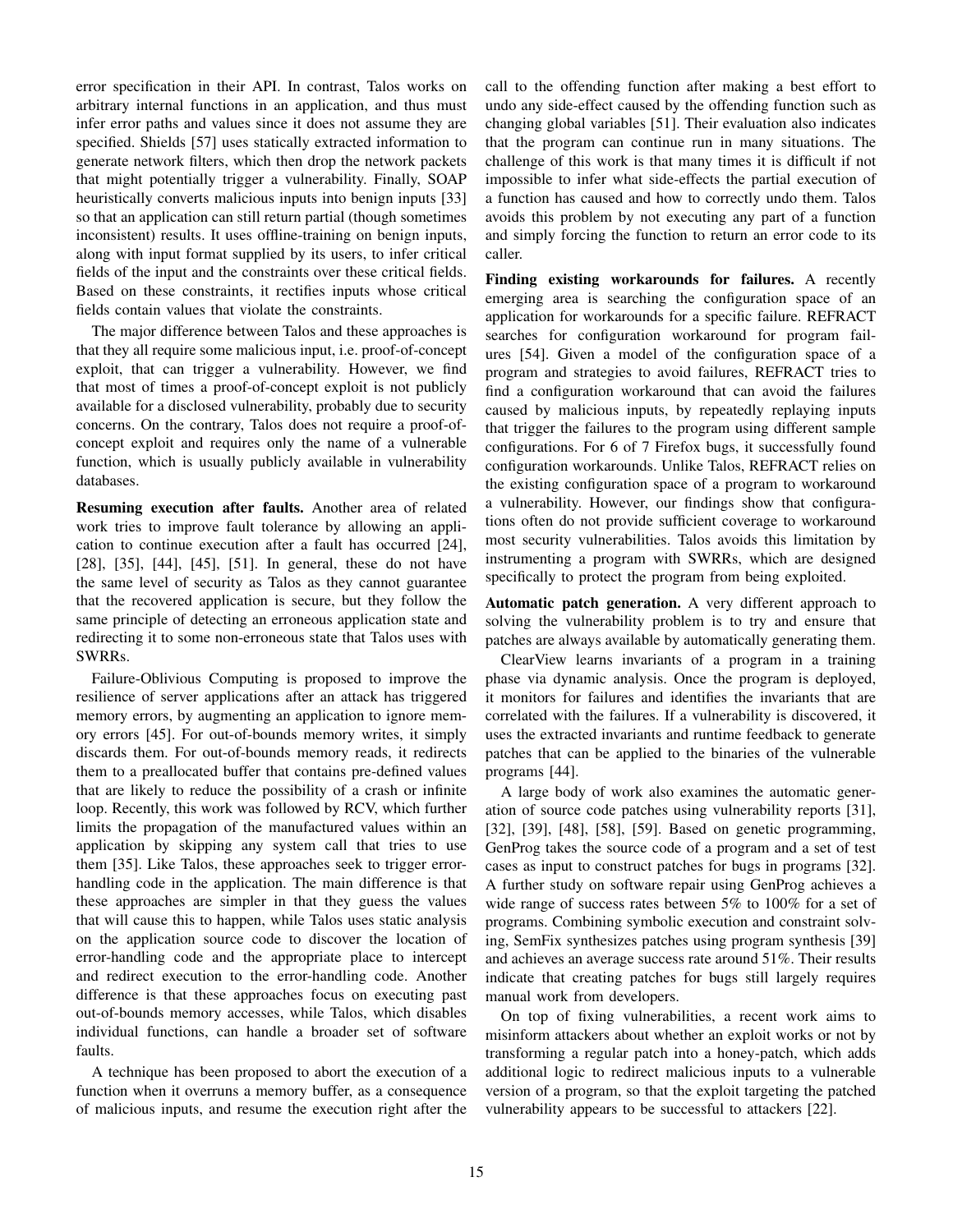Talos is largely complementary to work on automatic patch generation. Automatic patch generation faces many of the same difficulties of inferring and maintaining correctness invariants for programs. The difference is that Talos does not aim to preserve all existing functionality, while automatic patch generation does.

Characterizing software vulnerabilities. Since software vulnerabilities are such a major source of security threats, there has been a lot of work on characterizing and understanding software vulnerabilities to determine indicators that might predict their presence [21], [38], [50]. They measured characteristics such as vulnerability density, defect density, vulnerability discovery rate, structural complexity of code, code churns, and developer activities on code; and built models based on the relationships between them. We mention these as they served as an inspiration for us to study configuration workarounds to mitigate such vulnerabilities.

A recent study on the life cycle of software releases [25] indicates that the rapid-release methodology used by Mozilla Firefox does not increase the ratio of vulnerabilities in the code, somewhat contrary to the popular belief that frequent code changes result in less secure software. Another study has measured characteristics such as evolution of vulnerabilities over the years, impacts of vulnerabilities, and access required for exploits over vulnerabilities and their implications on software design, development, deployment, and management [49].

# IX. CONCLUSION

We describe the design and implementation of Talos, a system that enables safe and precise SWRRs to protect software vulnerabilities from being exploited by attackers. Our main conclusion is that SWRRs are a rapid, secure, and low-cost solution to enable applications to continue to be used until a patch becomes available. To arrive at this conclusion we test 320 SWRRs in five real world applications and find that the majority of them are unobtrusive and that 75.1% of potential vulnerabilities can be disabled by an SWRR. This indicates that SWRRs can be effective in  $2.1 \times$  more vulnerabilities than traditional configuration workarounds. We also reproduce 11 vulnerabilities and their exploits and try them on the applications with and without SWRRs instrumented by Talos. We find that in all 11 cases, the security of the application is upheld and that in 8 cases, the applications retains either all or most of its functionality (with the exception of the vulnerable code).

We view Talos as a first step towards addressing the prepatch vulnerability window. Given its simple implementation and conservative assumptions, we find these results encouraging. We believe the best avenue for improving the effectiveness of SWRRs is improving the identification of error-handling code or other safe code paths that SWRRs can redirect execution to, which will give SWRRs better basic coverage and thus also increase their effective coverage.

## ACKNOWLEDGEMENTS

We thank our shepherd Gang Tan and the anonymous reviewers for their constructive comments. We also thank Ashvin Goel, Ding Yuan, Michelle Wong, Sukwon Oh for their helpful suggestions and feedback. Financial support for this work was provided in part by funds from a Canada Research Chair and an NSERC Discovery Grant.

## **REFERENCES**

- [1] "Apache HTTP server benchmarking tool," http://apache.org/docs/2.2/ programs/ab.html.
- [2] "Apache httpd 2.4 vulnerabilities," http://httpd.apache.org/security/ vulnerabilities 24.html.
- [3] "Apache httpd Vulnerability Exploit," http://www.exploit-db.com/ exploits/34133.
- [4] "Bug 3841 Possible symlink race when applying UserOwner to newly created directory," http://bugs.proftpd.org/show\_bug.cgi?id=3841.
- [5] "Bugzilla For ProFTPD," http://bugs.proftpd.org.
- [6] "Common Vulnerabilities and Exposures," http://cve.mitre.org.
- [7] "Critical Patch Updates and Security Alerts," http://www.oracle.com/ technetwork/topics/security/alerts-086861.html#SecurityAlerts.
- [8] "CVE Details," http://www.cvedetails.com.
- [9] "Database Speed Comparison," http://www.sqlite.org/speed.html.
- [10] "Debian bug tracking system," http://bugs.debian.org.
- [11] "lighttpd Vulnerability Exploit," http://www.exploit-db.com/exploits/ 18295/.
- [12] "Microsoft Security Bulletin," http://technet.microsoft.com/en-us/ security/bulletin/.
- [13] "National Vulnerability Database," http://nvd.nist.gov.
- [14] "ProFTPD Backdoor Unauthorized Access," http://www.osvdb.org/ 69562.
- [15] "pyftpd Extremely fast and scalable Python FTP server library," http: //code.google.com/p/pyftpdlib/.
- [16] "Red Hat Bugzilla," http://bugzilla.redhat.com.
- [17] "SecurityTracker," http://securitytracker.com.
- [18] "Squid Invalid Version Number Vulnerability," http://security-tracker. debian.org/tracker/CVE-2009-0478.
- [19] "Squid Range Headers Vulnerability Workaround," http://www. squid-cache.org/Advisories/SQUID-2014\_2.txt.
- [20] M. Abadi, M. Budiu, U. Erlingsson, and J. Ligatti, "Controlflow integrity," in *Proceedings of the 12th ACM Conference on Computer and Communications Security*, ser. CCS '05. New York, NY, USA: ACM, 2005, pp. 340–353. [Online]. Available: http://doi.acm.org/10.1145/1102120.1102165
- [21] O. H. Alhazmi, Y. K. Malaiya, and I. Ray, "Measuring, analyzing and predicting security vulnerabilities in software systems," *Comput. Secur.*, vol. 26, no. 3, pp. 219–228, May 2007. [Online]. Available: http://dx.doi.org/10.1016/j.cose.2006.10.002
- [22] F. Araujo, K. W. Hamlen, S. Biedermann, and S. Katzenbeisser, "From patches to honey-patches: Lightweight attacker misdirection, deception, and disinformation," in *Proceedings of the 2014 ACM SIGSAC Conference on Computer and Communications Security*, ser. CCS '14. New York, NY, USA: ACM, 2014, pp. 942–953. [Online]. Available: http://doi.acm.org/10.1145/2660267.2660329
- [23] L. Bilge and T. Dumitras, "Before we knew it: An empirical study of zero-day attacks in the real world," in *Proceedings of the 2012 ACM Conference on Computer and Communications Security*, ser. CCS '12. New York, NY, USA: ACM, 2012, pp. 833–844. [Online]. Available: http://doi.acm.org/10.1145/2382196.2382284
- [24] A. Carzaniga, A. Gorla, A. Mattavelli, N. Perino, and M. Pezzè, "Automatic recovery from runtime failures," in *Proceedings of the 2013 International Conference on Software Engineering*, ser. ICSE '13. Piscataway, NJ, USA: IEEE Press, 2013, pp. 782–791. [Online]. Available: http://dl.acm.org/citation.cfm?id=2486788.2486891
- [25] S. Clark, M. Collis, M. Blaze, and J. M. Smith, "Moving targets: Security and rapid-release in firefox," in *Proceedings of the 2014 ACM SIGSAC Conference on Computer and Communications Security*, ser. CCS '14. New York, NY, USA: ACM, 2014, pp. 1256–1266. [Online]. Available: http://doi.acm.org/10.1145/2660267.2660320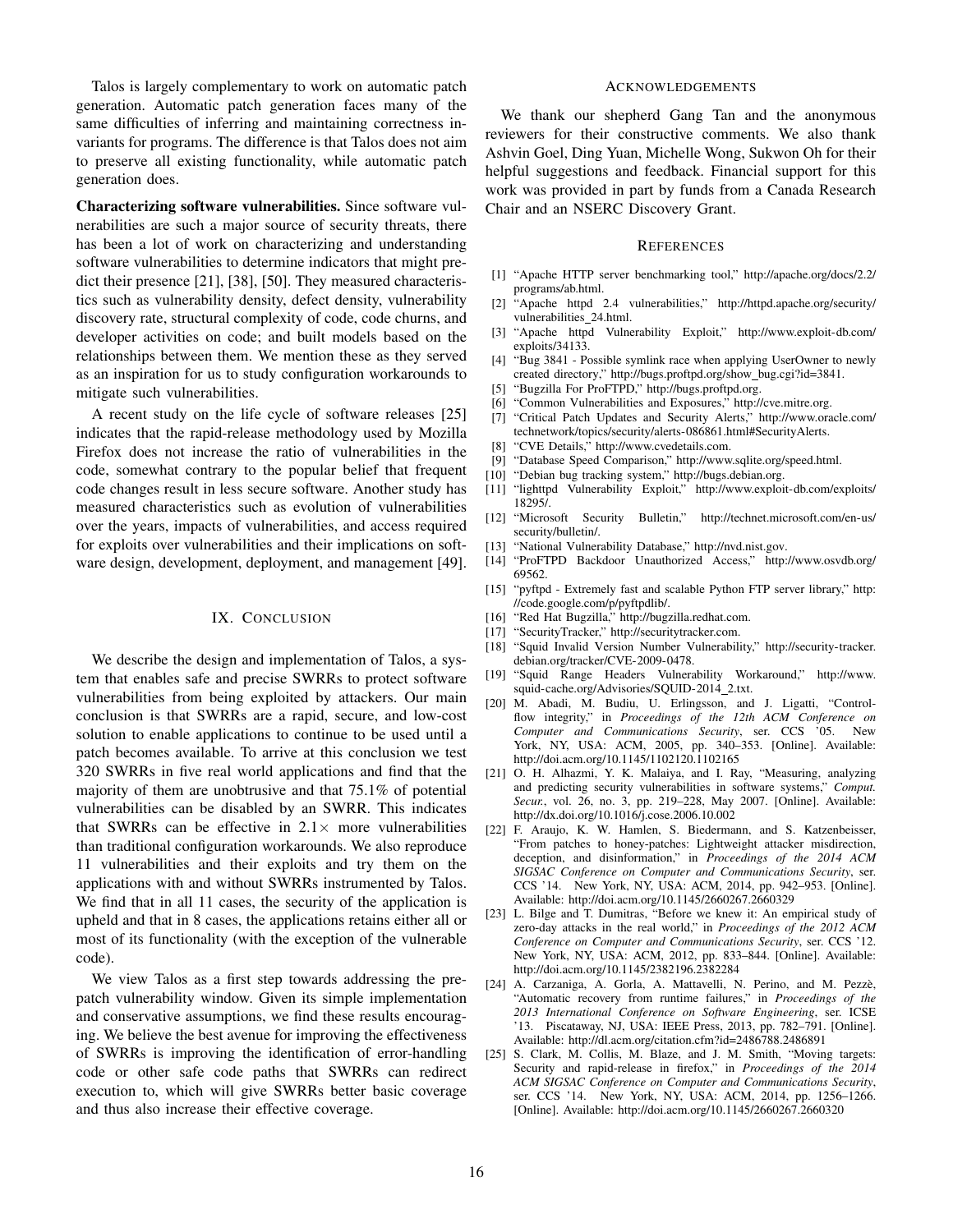- [26] M. Costa, M. Castro, L. Zhou, L. Zhang, and M. Peinado, "Bouncer: Securing software by blocking bad input," in *Proceedings of Twenty-first ACM SIGOPS Symposium on Operating Systems Principles*, ser. SOSP '07. New York, NY, USA: ACM, 2007, pp. 117–130. [Online]. Available: http://doi.acm.org/10.1145/1294261.1294274
- [27] J. Criswell, N. Dautenhahn, and V. Adve, "KCoFI: Complete Control-Flow Integrity for Commodity Operating System Kernels," in *Proceedings of the 2014 IEEE Symposium on Security and Privacy*, ser. SP '14. Washington, DC, USA: IEEE Computer Society, 2014, pp. 292–307. [Online]. Available: http://dx.doi.org/10.1109/SP.2014.26
- [28] Q. Gao, W. Zhang, Y. Tang, and F. Qin, "First-aid: Surviving and preventing memory management bugs during production runs," in *Proceedings of the 4th ACM European Conference on Computer Systems*, ser. EuroSys '09. New York, NY, USA: ACM, 2009, pp. 159– 172. [Online]. Available: http://doi.acm.org/10.1145/1519065.1519083
- [29] H. S. Gunawi, C. Rubio-González, A. C. Arpaci-Dusseau, R. H. Arpaci-Dusseau, and B. Liblit, "EIO: Error Handling is Occasionally Correct," in *Proceedings of the Sixth USENIX Conference on File and Storage Technologies (FAST '08)*, San Jose, CA, February 2008.
- [30] Z. Huang and D. Lie, "Ocasta: Clustering configuration settings for error recovery," in *Dependable Systems and Networks (DSN), 2014 44th Annual IEEE/IFIP International Conference on*, June 2014, pp. 479– 490.
- [31] C. Le Goues, M. Dewey-Vogt, S. Forrest, and W. Weimer, "A systematic study of automated program repair: Fixing 55 out of 105 bugs for \$8 each," in *Proceedings of the 2012 International Conference on Software Engineering*, June 2012, pp. 3–13.
- [32] C. Le Goues, T. Nguyen, S. Forrest, and W. Weimer, "GenProg: A generic method for automatic software repair," *Software Engineering, IEEE Transactions on*, vol. 38, no. 1, pp. 54–72, Jan 2012.
- [33] F. Long, V. Ganesh, M. Carbin, S. Sidiroglou, and M. Rinard, "Automatic input rectification," in *Proceedings of the 34th International Conference on Software Engineering*, ser. ICSE '12. Piscataway, NJ, USA: IEEE Press, 2012, pp. 80–90. [Online]. Available: http://dl.acm.org/citation.cfm?id=2337223.2337233
- [34] F. Long, S. Sidiroglou-Douskos, D. Kim, and M. Rinard, "Sound input filter generation for integer overflow errors," in *Proceedings of the 41st ACM SIGPLAN-SIGACT Symposium on Principles of Programming Languages*, ser. POPL '14. New York, NY, USA: ACM, 2014, pp. 439– 452. [Online]. Available: http://doi.acm.org/10.1145/2535838.2535888
- [35] F. Long, S. Sidiroglou-Douskos, and M. Rinard, "Automatic runtime error repair and containment via recovery shepherding," in *Proceedings of the 35th ACM SIGPLAN Conference on Programming Language Design and Implementation*, ser. PLDI '14. New York, NY, USA: ACM, 2014, pp. 227–238. [Online]. Available: http://doi.acm.org/10. 1145/2594291.2594337
- [36] Microsoft, "Data Execution Prevention (DEP)," http://support.microsoft. com/kb/875352/EN-US/, 2006.
- [37] G. Morrisett, G. Tan, J. Tassarotti, J.-B. Tristan, and E. Gan, "RockSalt: better, faster, stronger SFI for the x86," in *Proceedings of the 2012 ACM SIGPLAN conference on Programming Language Design and Implementation (PLDI)*, ser. PLDI '12. New York, NY, USA: ACM, 2012, pp. 395–404. [Online]. Available: http: //doi.acm.org/10.1145/2254064.2254111
- [38] S. Neuhaus, T. Zimmermann, C. Holler, and A. Zeller, "Predicting vulnerable software components," in *Proceedings of the 14th ACM Conference on Computer and Communications Security*, ser. CCS '07. New York, NY, USA: ACM, 2007, pp. 529–540. [Online]. Available: http://doi.acm.org/10.1145/1315245.1315311
- [39] H. D. T. Nguyen, D. Qi, A. Roychoudhury, and S. Chandra, "Semfix: Program repair via semantic analysis," in *Proceedings of the 2013 International Conference on Software Engineering*, ser. ICSE '13. Piscataway, NJ, USA: IEEE Press, 2013, pp. 772-781. [Online]. Available: http://dl.acm.org/citation.cfm?id=2486788.2486890
- [40] B. Niu and G. Tan, "Monitor Integrity Protection with Space Efficiency and Separate Compilation," in *Proceedings of the 2013 ACM SIGSAC Conference on Computer and Communications Security*, ser. CCS '13. New York, NY, USA: ACM, 2013, pp. 199–210. [Online]. Available: http://doi.acm.org/10.1145/2508859.2516649
- [41] ——, "Rockjit: Securing just-in-time compilation using modular control-flow integrity," in *Proceedings of the 2014 ACM SIGSAC Conference on Computer and Communications Security*, ser. CCS '14. New York, NY, USA: ACM, 2014, pp. 1317–1328. [Online]. Available: http://doi.acm.org/10.1145/2660267.2660281
- [42] PC Magazine, "Stagefright 2.0 Targets Nearly Every Single Android Device," http://mobile.pcmag.com/networking/ 60449-stagefright-2-dot-0-targets-nearly-every-single-android-device, 2015.
- [43] ——, "There's (Almost) Nothing You Can Do About Stagefright," http://mobile.pcmag.com/news/ 58468-theres-almost-nothing-you-can-do-about-stagefright, 2015.
- [44] J. H. Perkins, S. Kim, S. Larsen, S. Amarasinghe, J. Bachrach, M. Carbin, C. Pacheco, F. Sherwood, S. Sidiroglou, G. Sullivan, W.-F. Wong, Y. Zibin, M. D. Ernst, and M. Rinard, "Automatically patching errors in deployed software," in *Proceedings of the ACM SIGOPS 22Nd Symposium on Operating Systems Principles*, ser. SOSP '09. New York, NY, USA: ACM, 2009, pp. 87–102. [Online]. Available: http://doi.acm.org/10.1145/1629575.1629585
- [45] M. Rinard, C. Cadar, D. Dumitran, D. M. Roy, T. Leu, and W. S. Beebee, Jr., "Enhancing server availability and security through failureoblivious computing," in *OSDI'04: Proceedings of the 6th conference on Symposium on Opearting Systems Design & Implementation*. Berkeley, CA, USA: USENIX Association, 2004, pp. 21–21.
- [46] M. C. Rinard, "Living in the comfort zone," in *Proceedings of the 22nd Annual ACM SIGPLAN Conference on Object-oriented Programming Systems and Applications*, ser. OOPSLA '07. New York, NY, USA: ACM, 2007, pp. 611–622. [Online]. Available: http://doi.acm.org/10.1145/1297027.1297072
- [47] H. Shacham, M. Page, B. Pfaff, E.-J. Goh, N. Modadugu, and D. Boneh, "On the Effectiveness of Address-Space Randomization," in *Proceedings of the 11th ACM Conference on Computer and Communications Security (CCS)*, Oct. 2004, pp. 298–307.
- [48] H. Shahriar and M. Zulkernine, "Mitigating program security vulnerabilities: Approaches and challenges," *ACM Computing Surveys*, vol. 44, no. 3, pp. 11:1–11:46, Jun. 2012. [Online]. Available: http://doi.acm.org/10.1145/2187671.2187673
- [49] M. Shahzad, M. Z. Shafiq, and A. X. Liu, "A large scale exploratory analysis of software vulnerability life cycles," in *Proceedings of the 34th International Conference on Software Engineering*, ser. ICSE '12. Piscataway, NJ, USA: IEEE Press, 2012, pp. 771–781. [Online]. Available: http://dl.acm.org/citation.cfm?id=2337223.2337314
- [50] Y. Shin, A. Meneely, L. Williams, and J. A. Osborne, "Evaluating complexity, code churn, and developer activity metrics as indicators of software vulnerabilities," *IEEE Trans. Softw. Eng.*, vol. 37, no. 6, pp. 772–787, Nov. 2011. [Online]. Available: http://dx.doi.org/10.1109/ TSE.2010.81
- [51] S. Sidiroglou, G. Giovanidis, and A. Keromytis, "Using execution transactions to recover from buffer overflow attacks," 2004. [Online]. Available: citeseer.ist.psu.edu/707478.html
- [52] S. Sidiroglou, O. Laadan, C. Perez, N. Viennot, J. Nieh, and A. D. Keromytis, "Assure: automatic software self-healing using rescue points," in *ASPLOS '09: Proceeding of the 14th international conference on Architectural support for programming languages and operating systems*. New York, NY, USA: ACM, 2009, pp. 37–48.
- [53] M. Süßkraut and C. Fetzer, "Robustness and security hardening of COTS software libraries," in *The 37th Annual IEEE/IFIP International Conference on Dependable Systems and Networks, DSN 2007, 25-28 June 2007, Edinburgh, UK, Proceedings*, 2007, pp. 61–71. [Online]. Available: http://doi.ieeecomputersociety.org/10.1109/DSN.2007.84
- [54] J. Swanson, M. B. Cohen, M. B. Dwyer, B. J. Garvin, and J. Firestone, "Beyond the rainbow: Self-adaptive failure avoidance in configurable systems," in *Proceedings of the 22Nd ACM SIGSOFT International Symposium on Foundations of Software Engineering*, ser. FSE 2014. New York, NY, USA: ACM, 2014, pp. 377–388. [Online]. Available: http://doi.acm.org/10.1145/2635868.2635915
- [55] C. Tice, T. Roeder, P. Collingbourne, S. Checkoway, Ú. Erlingsson, L. Lozano, and G. Pike, "Enforcing Forward-Edge Control-Flow Integrity in GCC & LLVM," in *23rd USENIX Security Symposium (USENIX Security 14)*. San Diego, CA: USENIX Association, Aug. 2014, pp. 941–955. [Online]. Available: https://www.usenix.org/ conference/usenixsecurity14/technical-sessions/presentation/tice
- [56] R. Wahbe, S. Lucco, T. E. Anderson, and S. L. Graham, "Efficient software-based fault isolation," in *ACM SIGOPS Operating Systems Review*, vol. 27, no. 5, 1994, pp. 203–216.
- [57] H. J. Wang, C. Guo, D. R. Simon, and A. Zugenmaier, "Shield: Vulnerability-driven network filters for preventing known vulnerability exploits," in *Proceedings of the 2004 Conference on Applications, Technologies, Architectures, and Protocols for*